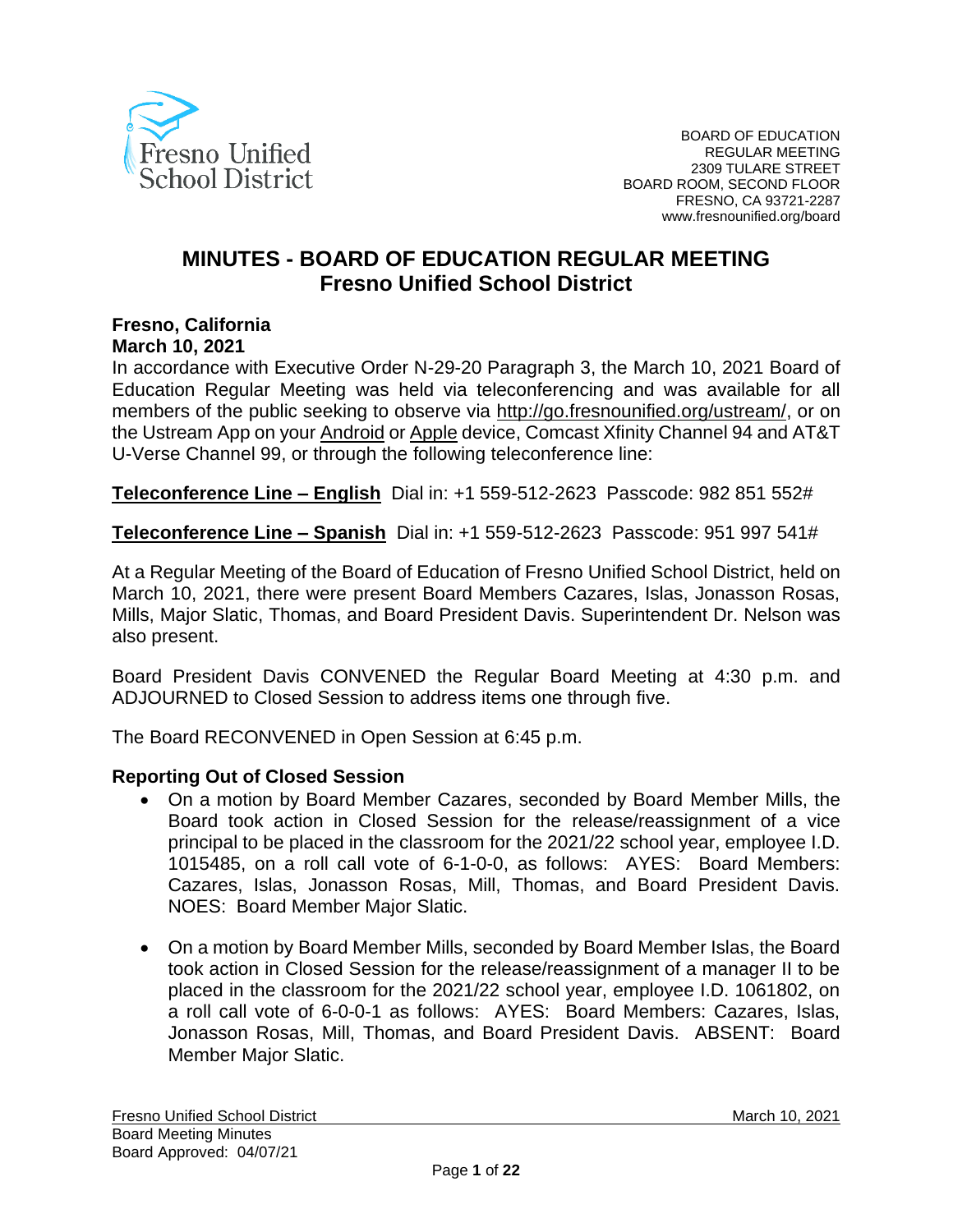# **Reporting Out of Closed Session – continued**

- On a motion by Board Member Mills, seconded by Board Clerk Thomas, the Board took action in Closed Session on a Workers' Compensation claim for Maria Diaz v. Fresno Unified Worker's Compensation Fresno Unified Case No. 2018-0332, on a roll call vote of 6-0-0-1 as follows: AYES: Board Members: Cazares, Islas, Jonasson Rosas, Mills, Thomas, and Board President Davis. ABSENT: Board Member Major Slatic.
- On a motion by Board Member Mills, seconded by Board Member Cazares, the Board took action in Closed Session to ratify the placement of an employee on a compulsory leave of absence, employee I.D. 1034362, on a roll call vote of 6-0-0- 1, as follows: AYES: Board Members: Cazares, Islas, Jonasson Rosas, Mills, Thomas, and Board President Davis. ASBSENT: Board Member Major Slatic.
- On a motion by Board Member Davis, seconded by Board Member Islas, the Board took action in Closed Session for the lateral move of Valerie Rivas Martinez to Principal III on Special Assignment on a roll call vote of 6-0-0-1, as follows: AYES: Board Members: Cazares, Islas, Jonasson Rosas, Mills, Thomas, and Board President Davis. ABSENT: Board Member Major Slatic.
- On a motion by Board Member Cazares, seconded by Board Member Davis, the Board took action in Closed Session for the promotion of Mao Misty Her to the position of Deputy Superintendent, on a roll call vote of 6-0-0-1, as follows: AYES: Board Members: Cazares, Islas, Jonasson Rosas, Mills, Thomas, and Board President Davis. ABSENT: Board Member Major Slatic.

# **HEAR Reports from Student Board Representatives**

The Board heard a report from Elyette Morales, Student Advisory Board representative from Design Science High School, and students from Bullard TALENT Middle School.

# **HEAR Report from Superintendent**

- Shared we are thrilled to be reopening our campuses to in-person instruction when we reach the red tier, with a projected start date on Tuesday, April 6, when we return from our scheduled spring break recess.
- Shared parents need to fill out the Parent Selection Form for each of their Fresno Unified students before the deadline of Tuesday, March 16, by 11:59 p.m. If you have any trouble filling out the quick form online and need assistance, please call us during regular business hours at 457-3912.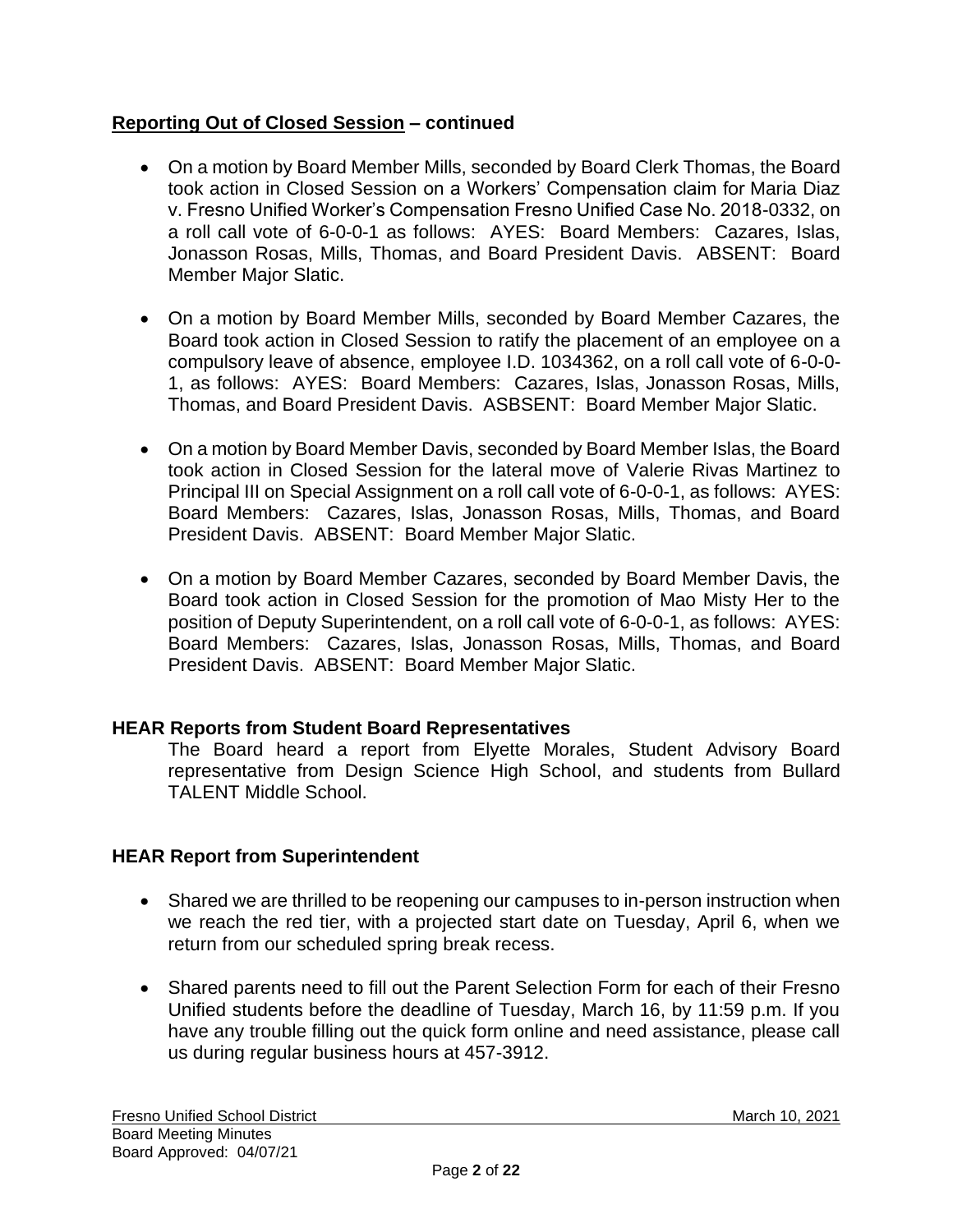# **HEAR Report from Superintendent - continued**

- Shared we are phasing in the return to campus over two weeks, with child care centers, TK, pre-k through 2nd grade, 7th grade, 9th grade, and 12th grade returning on Tuesday, April 6, and all other grades returning to campus on Tuesday, April 13.
- Shared all students and staff will be required to wear masks and practice physical distancing. There will continue to be increased times for handwashing and disinfecting in the classroom. All students, staff, and visitors must complete our self-health screening every day BEFORE coming to a Fresno Unified site. We will also offer voluntary COVID-19 surveillance testing to staff and students, and we will share more information directly with families on that matter as it rolls out at our schools. Also, if your student has a medical condition that prevents them from wearing a mask, we will need a doctor's note provided to the school so we can work to accommodate.
- Thanked staff who have started their process of getting vaccinated and those that participated in our COVID-19 surveillance testing last Friday! Both opportunities are voluntary. We need to support volunteers such as yourself to ensure we get our community vaccinated and ensure we can reach our county health requirements of surveillance testing at least 10% of our in-person staff twice per month.
- Highlighted student work in the arts for creating our REAL Gallery! The arts are critical to our students' learning journeys, and distance learning has not made that engagement easy. A video was shown highlighting the fantastic student art projects.

# **BOARD/SUPERINTENDENT COMMUNICATION**

**Board Member Jonasson Rosas:** Requested more information pertaining to boundary adjustments and asked if a conversation has started, would like to be included in the discussion.

**Board Member Cazares:** Requested additional investments be made into communications to both families and staff that include clear messaging pertaining to returning to the classroom.

**Board Clerk Thomas:** Thanked GO Fresno for invitation to their listening meeting. Thanked those that are working on the expansion of dual enrollment. Thanked principals for their continued hard work. Thanked Lindsay Sanders and the Equity and Access team for their work with the focus groups. Shared a heartfelt congratulations to Misty Her for her promotion to Deputy Superintendent and expressed how proud she is to be living in this historic moment.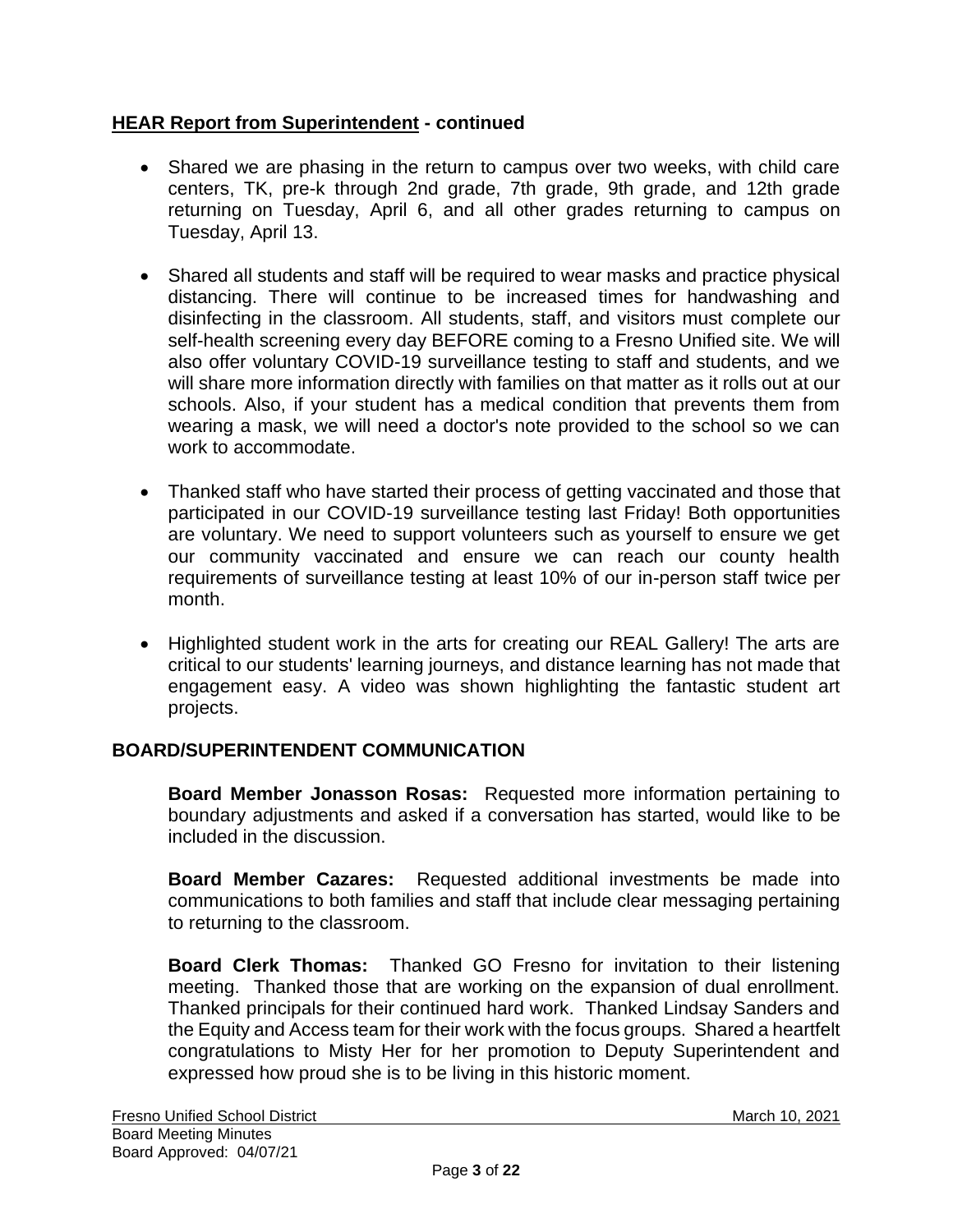# **BOARD/SUPERINTENDENT COMMUNICATION - continued**

**Board Member Islas:** Recognized Ms. Warren at Yosemite. Acknowledge women in the district. Encouraged people to get vaccinated and to practice good public health. Shared concern regarding language access to the Dual Enrollment Workshop. Commented the last board meeting was difficult for the Board and expressed hope that members will learn from experience and move forward.

**Board President Davis:** Thanked Superintendent for the back to school message. Requested staff to follow through on language access to families.

# **OPPROTUNITY FOR PUBLIC COMMENT ON CONSENT AGENDA ITEMS**

The Board received zero submissions for public comment for items on the Consent Agenda.

On a motion by Board Member Cazares, seconded by Board Member Islas, the Consent Agenda with the exception of items A-2, A-3, A-10, A-11, and A-12 which were pulled by the Board for further discussion, was approved by a roll call vote of 6-0-0-1, as follows: AYES: Board Members: Cazares, Islas, Jonasson Rosas, Mills, Thomas, and Board President Davis. ABSENT: Board Member Major Slatic.

# **A. CONSENT AGENDA**

- **A-1, APPROVE Personnel List APPROVED as recommended**, the Personnel List, Appendix A, as submitted.
- **A-2, ADOPT Resolution Proclaiming March 2021 Women's History Month ADOPTED as recommended**, a resolution proclaiming March 2021 as Women's History Month.

On a motion by Board Clerk Thomas, seconded by Board Member Islas, Agenda Item A-2 was adopted by a roll call vote of 6-0-0-1, as follows: AYES: Board Members: Cazares, Islas, Jonasson Rosas, Mills, Thomas, and Board President Davis. ABSENT: Board Member Major Slatic.

**A-3, ADOPT Resolution Proclaiming Support for the Proposed Development of the Southeast Fresno Regional Soccer Park and Complex and Afterschool Programs by the Southeast Fresno Community Economic Development Association, Inc.**

**ADOPTED as recommended**, a proposed resolution proclaiming support for the proposed development of the Southeast Fresno Regional Soccer Park and Complex and Afterschool Programs by the Southeast Fresno Community Economic Development Association, Inc. (SEFCEDA).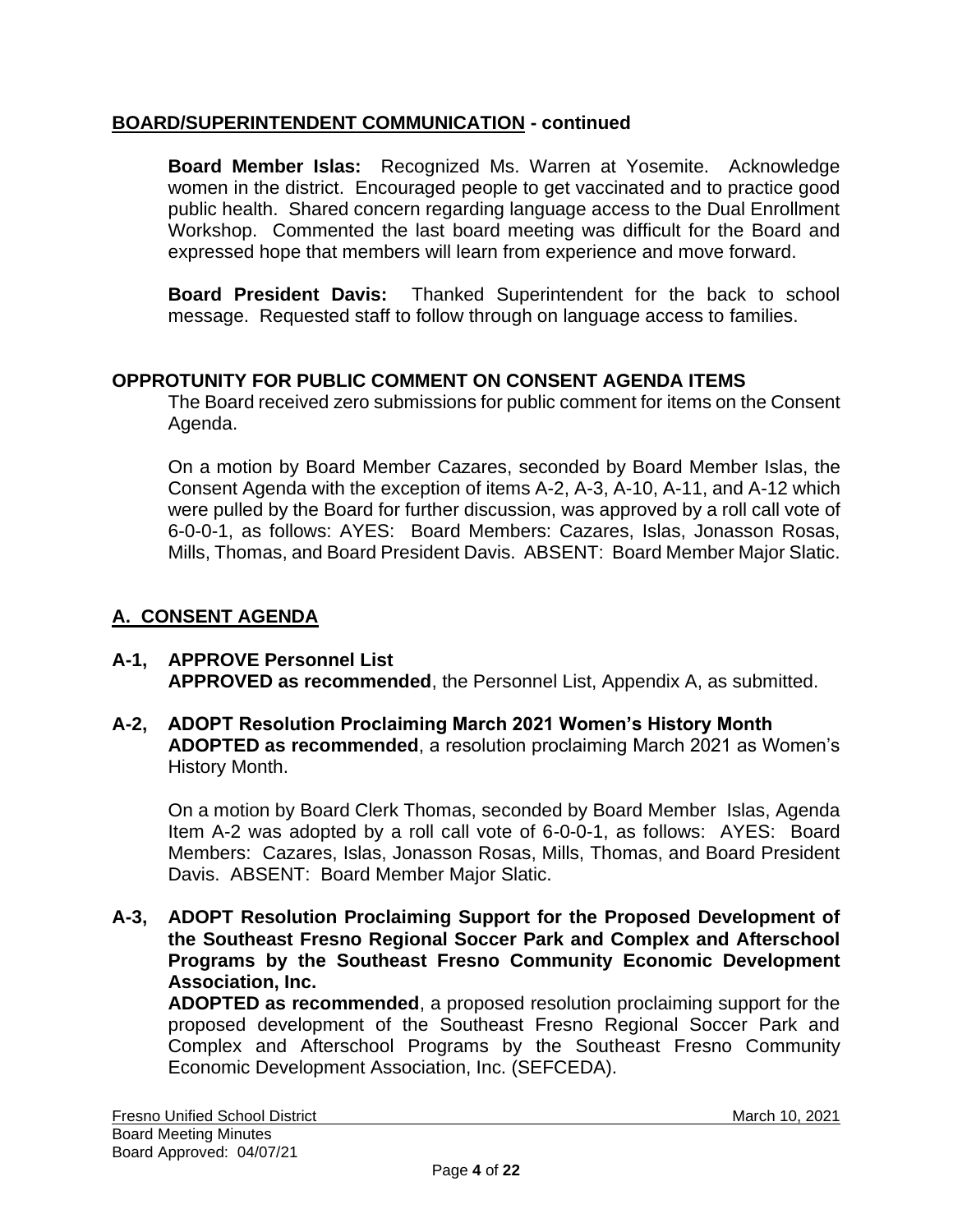# **A. CONSENT AGENDA – continued**

On a motion by Board President Davis, seconded by Board Member Thomas, Agenda Item A-3 was adopted by a roll call vote of 6-0-0-1, as follows: AYES: Board Members: Cazares, Islas, Jonasson Rosas, Mills, Thomas, and Board President Davis. ABSENT: Board Member Major Slatic.

### **A-4, APPROVE Minutes from Prior Meeting**

**APPROVED as recommended**, the draft minutes from the February 03, 2021 Regular Board Meeting.

#### **A-5, APPROVE Renewal Agreement with Marsh & McLennan Agency**

**APPROVED as recommended**, a renewal service agreement with Marsh & McLennan Agency for the provision of insurance consulting and brokerage services.

**A-6, APPROVE Award of Bid 21-17, Sub-Rings for Wide Area Network Services APPROVED as recommended**, information on Bid 21-17, to establish fixed lease pricing for logical sub-rings within the wide area network connecting 62 school sites to the Fresno Unified Education Center.

#### **A-7, APPROVE Award of Bid 21-18, Internet Service Provider**

**APPROVED as recommended**, information on Bid 21-18, to establish a 5-year contract for internet service to provide a connection between the internet and the district via the Education Center.

#### **A-8, APPROVE Award of Request for Proposals 21-19, Network Equipment for Internal Connections**

**APPROVED as recommended**, information on Request for Proposals (RFP) 21- 19, to replace and/or upgrade network equipment across school sites and facilities. The equipment to be purchased will maintain operation of essential network services for a short duration during power outages and will keep telecommunications systems current including voice routers and gateways.

#### **A-9, APPROVE Award of Bid 21-31, Irrigation Supplies**

**APPROVED as recommended**, information on Bid 21-31, Irrigation Supplies, to establish fixed pricing for the purchase of irrigation supplies to replenish maintenance stock throughout the year as needed. The agreement is for a threeyear term.

### **A-10, RATIFY Grant Application to the California Department of Education for the Homeless Children and Youth Grant Program**

**RATIFIED as recommended**, a grant application to the California Department of Education for the Education for Homeless Children and Youth (EHCY) grant program.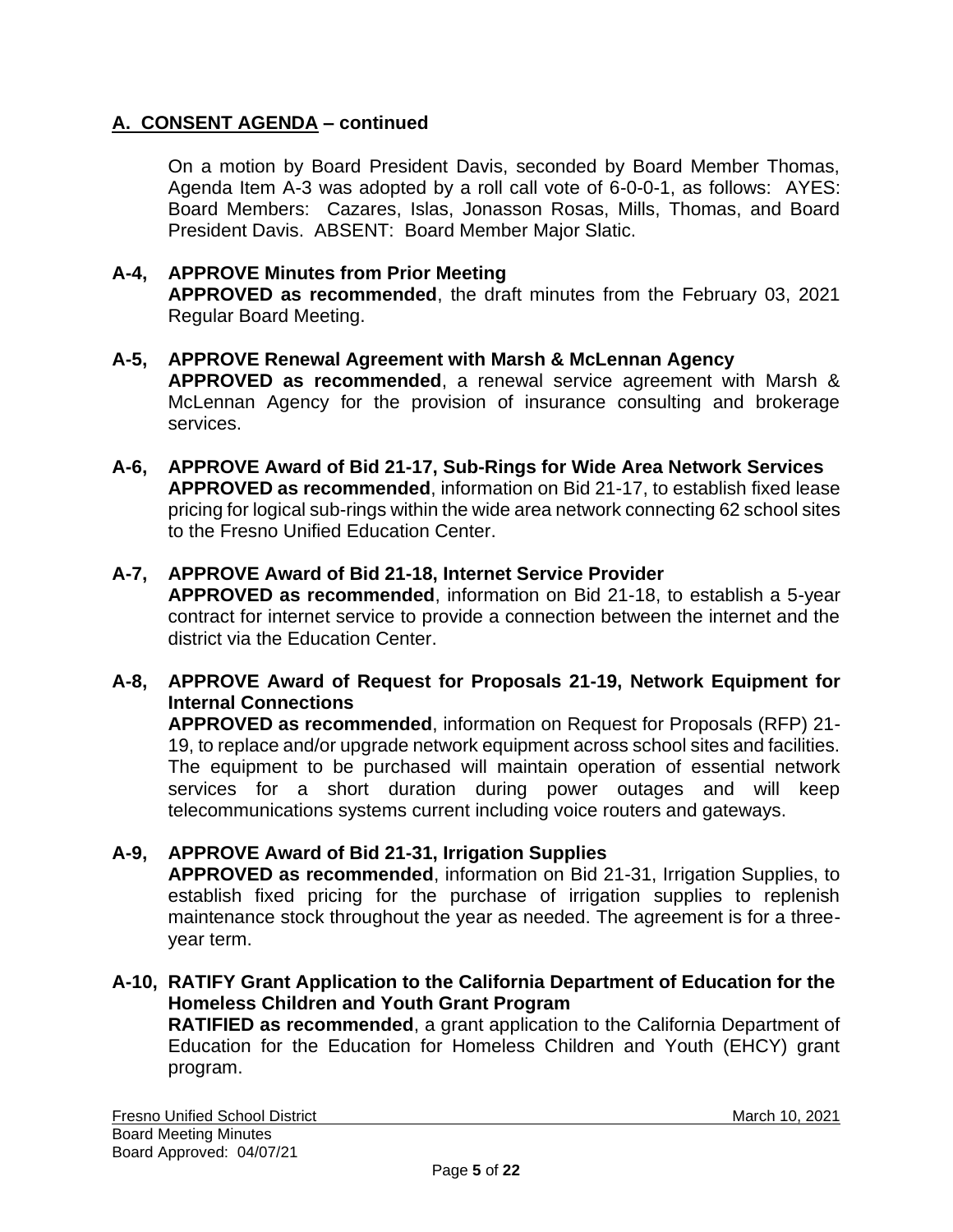# **A. CONSENT AGENDA – continued**

On a motion by Board Member Islas, seconded by Board President Davis, Agenda Item A-10 was ratified by a roll call vote of 6-0-0-1, as follows: AYES: Board Members: Cazares, Islas, Jonasson Rosas, Mills, Thomas, and Board President Davis. ABSENT: Board Member Major Slatic.

### **A-11, RATIFY Grant Application to the United States Department of Agriculture – Farm to School Grant Program**

**RATIFIED as recommended**, a grant application submitted by the Food Services Department to the United States Department of Agriculture (USDA) – Farm to School Grant Program.

On a motion by Board Member Islas, seconded by Board Clerk Thomas, Agenda Item A-11 was ratified by a roll call vote of 6-0-0-1, as follows: AYES: Board Members: Cazares, Islas, Jonasson Rosas, Mills, Thomas, and Board President Davis. ABSENT: Board Member Major Slatic.

# **A-12, RATIFY Grant Applications to the California Department of Food and Agriculture**

**RATIFIED as recommended,** grant applications to the California Department of Food and Agriculture through two separate programs: 2021 Specialty Crop Block Grant Program, to enhance the competitiveness of California specialty crops; and California Farm to School Incubator Grant Program, to support programs that promote innovation in nutrition education, sustainable production and procurement, and high-quality student experience.

On a motion by Board Member Islas, seconded by Board Member Cazares, Agenda Item A-12 was ratified by a roll call vote of 6-0-0-1, as follows: AYES: Board Members: Cazares, Islas, Jonasson Rosas, Mills, Thomas, and Board President Davis. ABSENT: Board Member Major Slatic.

#### **A-13, RATIFY Master Contract with Youth Care of Utah, Inc.**

**RATIFIED as recommended,** a Master Contract with Youth Care of Utah, Inc., for the placement of a student requiring non-public, nonsectarian school/agency services.

#### **A-14, RATIFY Change Orders for the Projects Listed Below**

RATIFIED as recommended, information on Change Orders for the following projects:

• Bid 20-11, Ericson Elementary School Early Learning Building Construction and Interim Housing Infrastructure Change Order 6 presented for ratification \$83,607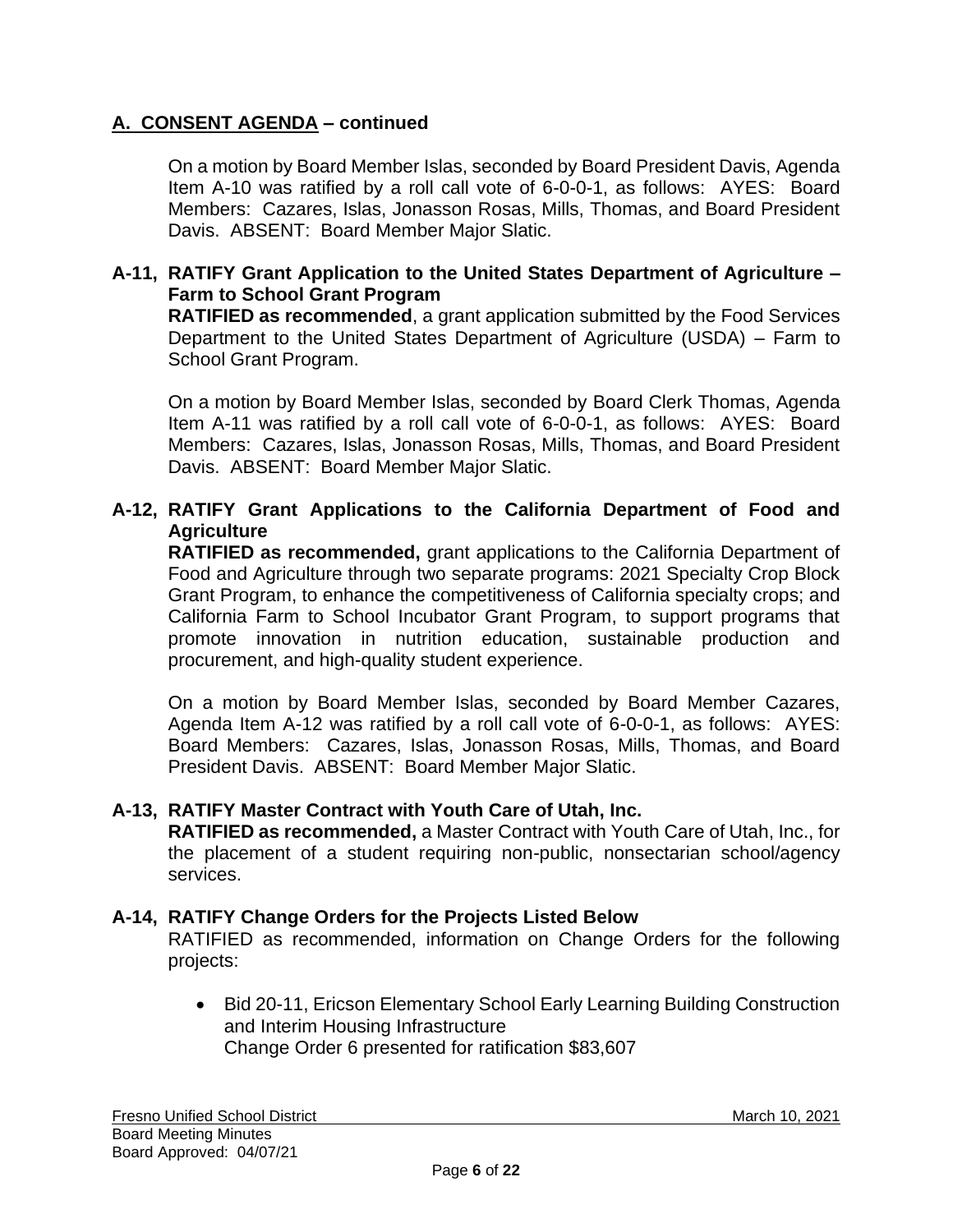# **A. CONSENT AGENDA – continued**

- Bid 20-20, McLane High School Library Modernization Change Orders 3 and 4 presented for ratification \$59,171
- Bid 20-49, Juan Felipe Herrera New Elementary School Change Order 1 presented for ratification \$55,686
- Bid 21-07, McLane High School Fire Alarm Upgrade Change Order 1 presented for ratification \$61,825

# **A-15, RATIFY the Filing of a Notice of Completion**

**RATIFIED as recommended**, a Notice of Completion for the following project, which has been completed according to plans and specifications. Bid 20-48, Computech Middle School Parking Lot Improvements and Modular Classroom Infrastructure.

### **A-16, RATIFY Purchase Orders from December 01, 2020 through December 31, 2020**

**RATIFIED as recommended**, information on purchase orders issued from December 01, 2020 through December 31, 2020.

# **UNSCHEDULED ORAL COMMUNICATIONS**

For the record, the Board received twenty-nine submissions of public comment for Unscheduled Oral Communications. They are as follows:

# **1. Carmen Zamora**

To whom it may concern,

I would like to know why my public comment was not read at the board workshop meeting last night? I submitted my comment by the deadline. Please advise. Thank you,

Carmen

For the record, the email Ms. Zamora mentions was found in the junk mail folder after the conclusion of the board workshop and therefore was not part of the public comments for the March 03, 2021 Board Workshop. We will include the comment in tonight's meeting.

GO Public Schools Fresno and our community network supports the expansion of Dual Enrollment programs, which are among our most effective at improving student achievement. For over a year now, GO has convened a group of parents to examine issues related to Dual Enrollment, and have already spoken with a number of you about our work.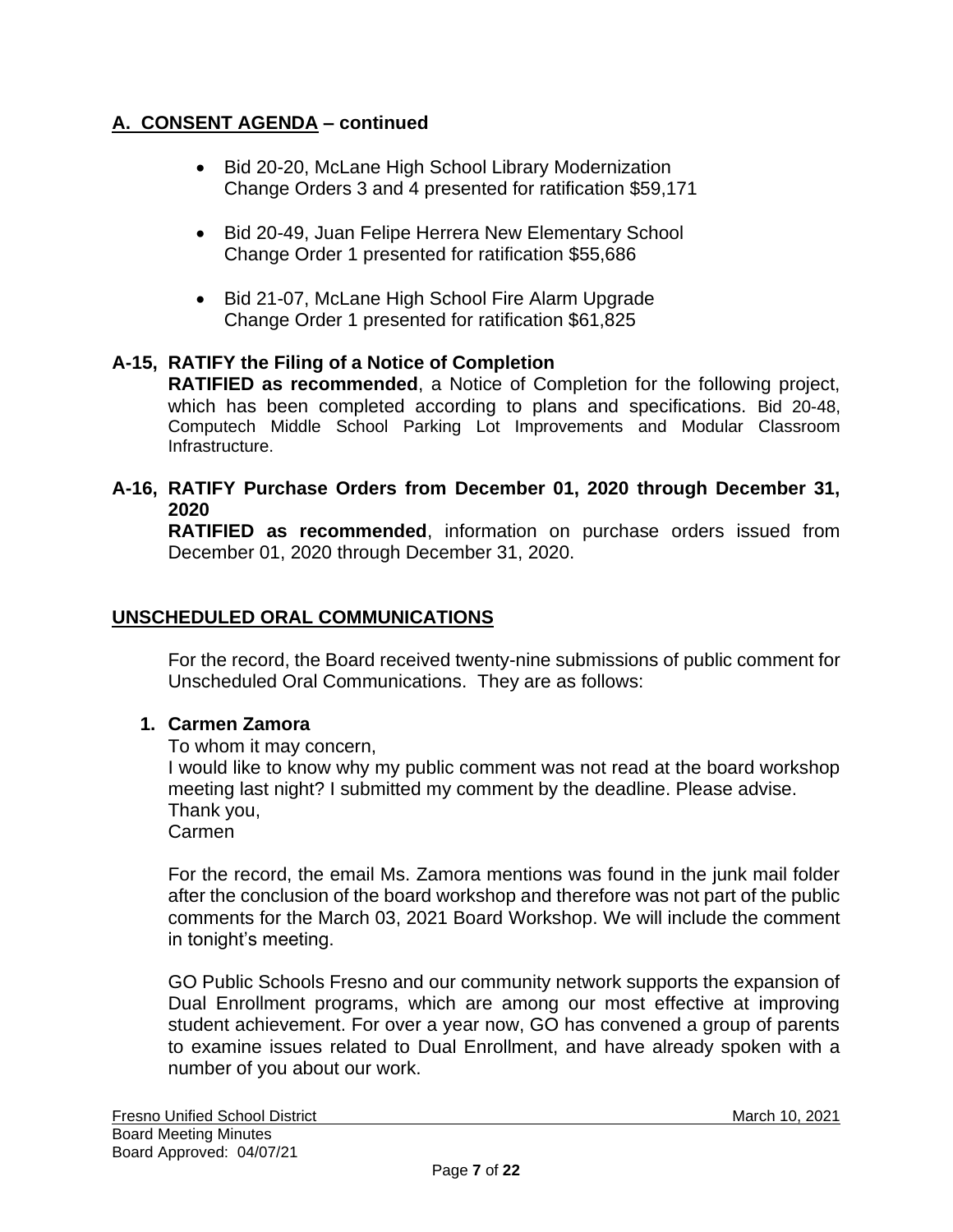While we agree with much of what is in tonight's presentation, two goals should be added to the ones named:

- As Dual Enrollment programs expand, the district must regularly review the demographics of participating students. Tonight's presentation includes participation breakdowns by ethnicity, which is promising. We believe that FUSD should set an explicit goal of ensuring that participation in dual enrollment courses reflects the diversity of Fresno Unified's students – including racial and socioeconomic diversity – and that this goal should be a guiding factor in the Board's decisions about where and how to expand Dual Enrollment.
- FUSD must provide more information to families about Dual Enrollment programs. GO Family Leaders have experienced difficulty in accessing information about the availability of these programs and how to enroll their students. To ensure that students have equitable access to Dual Enrollment programming, FUSD must improve the quality of the information available to families regarding Dual Enrollment and ensure that such information is available in multiple languages.

Expanding Dual Enrollment programs is the right direction for Fresno Unified, but if not done thoughtfully, students and families who most need these programs will – yet again – be left behind.

In Community,

# **2. Tom Marsella**

I support retaining the FHS Warrior logo and images. If there are any changes to be made at FHS it should only be by a majority vote of any FHS alum via e-mail, not including elected officials or employed staff. Alumni only. And if such change is approved, such entity will be responsible for paying the estimated \$400,000 costs themselves. We thank the current FHS ALUMNI committee for their time and now recommend starting with a newly elected board via normal election protocol by e-mail. I authorize Ryan Griffith to speak on my behalf in this endeavor as he or his representatives deem necessary. Truly, TOM MARSELLA, Class of 1958

# **3. Katie Jerkovich**

# To whom it may concern

Please reopen Fresno area high schools for the sake of our kids. They are struggling and have been ready to go back since August. The distance learning doesn't work for our kids. I have one that has an IEP and desperately needs to be back in an in person setting as this screen time education is horrible for her and she's so frustrated, it breaks my heart. For a while in the fall, I was paying for a tutor for her in math, but can't afford it any longer, so she continues to struggle. I have another who is getting by but misses science and robotics and was supposed to go to state to compete in Science Olympiad after taking first place in every category and hasn't been able to participate since. My third that has lost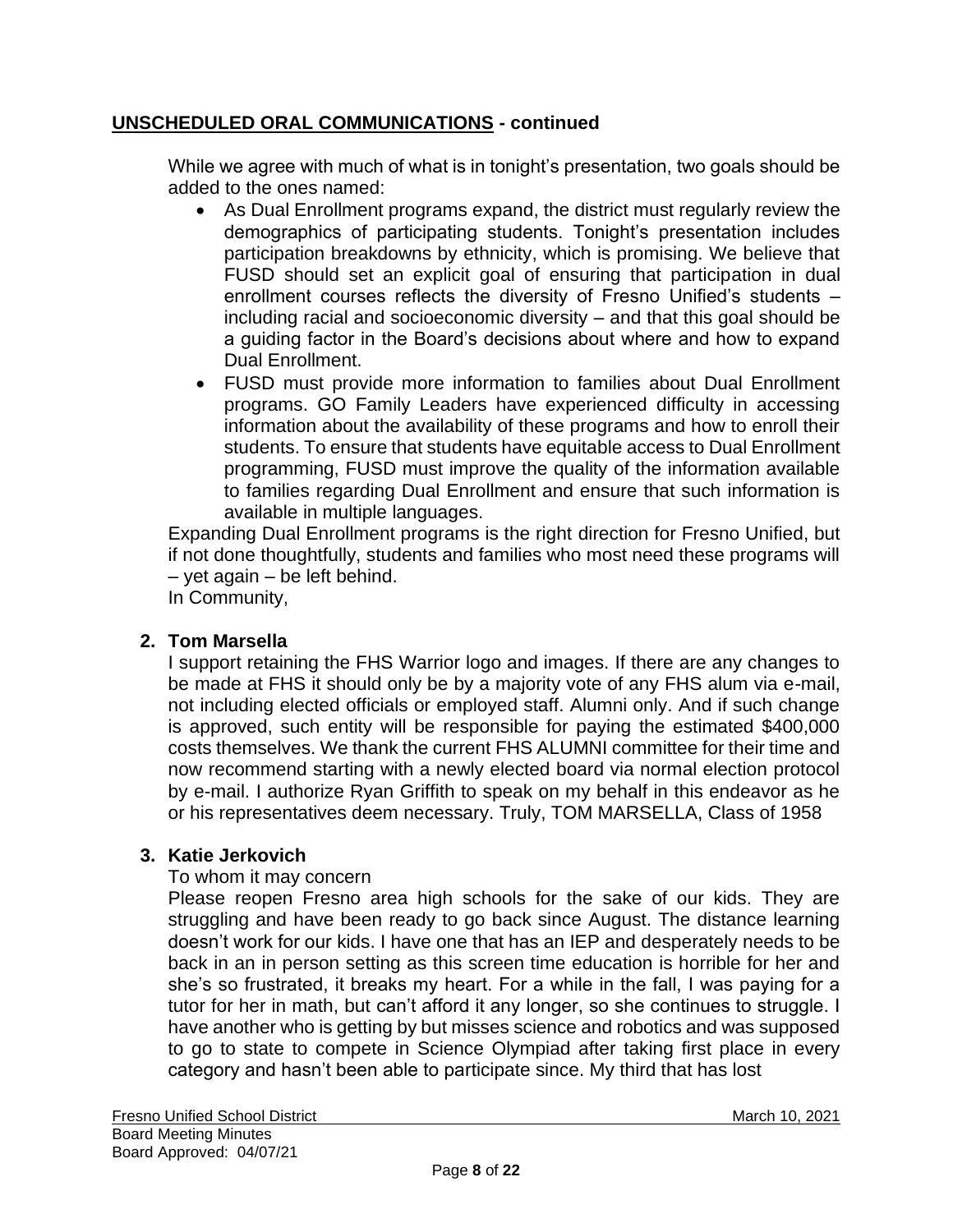her entire senior year. No football games with friends, no dances, no theater productions, nothing. This is such a travesty and makes no sense when we see other cities and states who went back to school. We need our kids back in school. They miss sports, they miss being part of a team and more importantly they aren't getting an education. They are going to be behind their peers who did go back to school. Why would you keep doing this to our children? So many friends have pulled their kids, they are done. I sit here and keep fighting and plea but admit I'm about ready to **(250-word limit reached)**

# **4. Grace Jerkovich**

My name is grace Jerkovich I'm a 9th grader at Roosevelt high school I had hoped school could start back up in August and to become a high schooler on campus, but in August school did not reopen I was put in distance learning which was very challenging. By September I was failing in math class. My teacher didn't seem to understand how much I was struggling. I started to go down in my mental health. By the beginning of October, I was starting to feel alone. I would say was fine but I really wasn't. It's easy to hide on a screen. I had no one interacting with. I was struggling in all my class to keep up. In the middle of October, I thought about ending it all I thought that it would be better if I just ended it. I didn't do it, but I did tell my parents two weeks later. When I told them, they were so supportive. It was December I just kept telling my family I didn't want to do this I wanted to drop out I didn't care anymore. I had hoped that schools were gonna open back up in January yet it hasn't happened yet. There wasn't much to look forward to and then sport started back up 3 weeks ago and it's been helping my mental help. if sports are back that gives me hope that school could be back soon. Please open school for all grades!

# **5. Cecilia Patino Funk**

# FUSD Trustees-

Your vote on December 9, 2020 to remove the Fresno High School Warrior native image was a travesty.

FUSD followed a "play book". As described by NAGA (Native American Guardians Association), the following takes place: At the public-school level, the play book has been to find a student or alum to start a petition demanding a name change. The far-left leaning Center for American Progress has been very active in this coordinated campaign. The play book extends to having someone claiming to have been "bullied" as a result of the school's Native theme after decades of no such instances. Most often the offended party is recruited by the change activists. Finally, the play book includes someone claiming to have been the victim of some racial slur, usually at a school board meeting. Of course, it is impossible to prove a negative, but the truth does not matter.

The claiming of "offense" is the weapon used to gain power, and it is the power to destroy. However, offense is a two-way street, and many in the Native American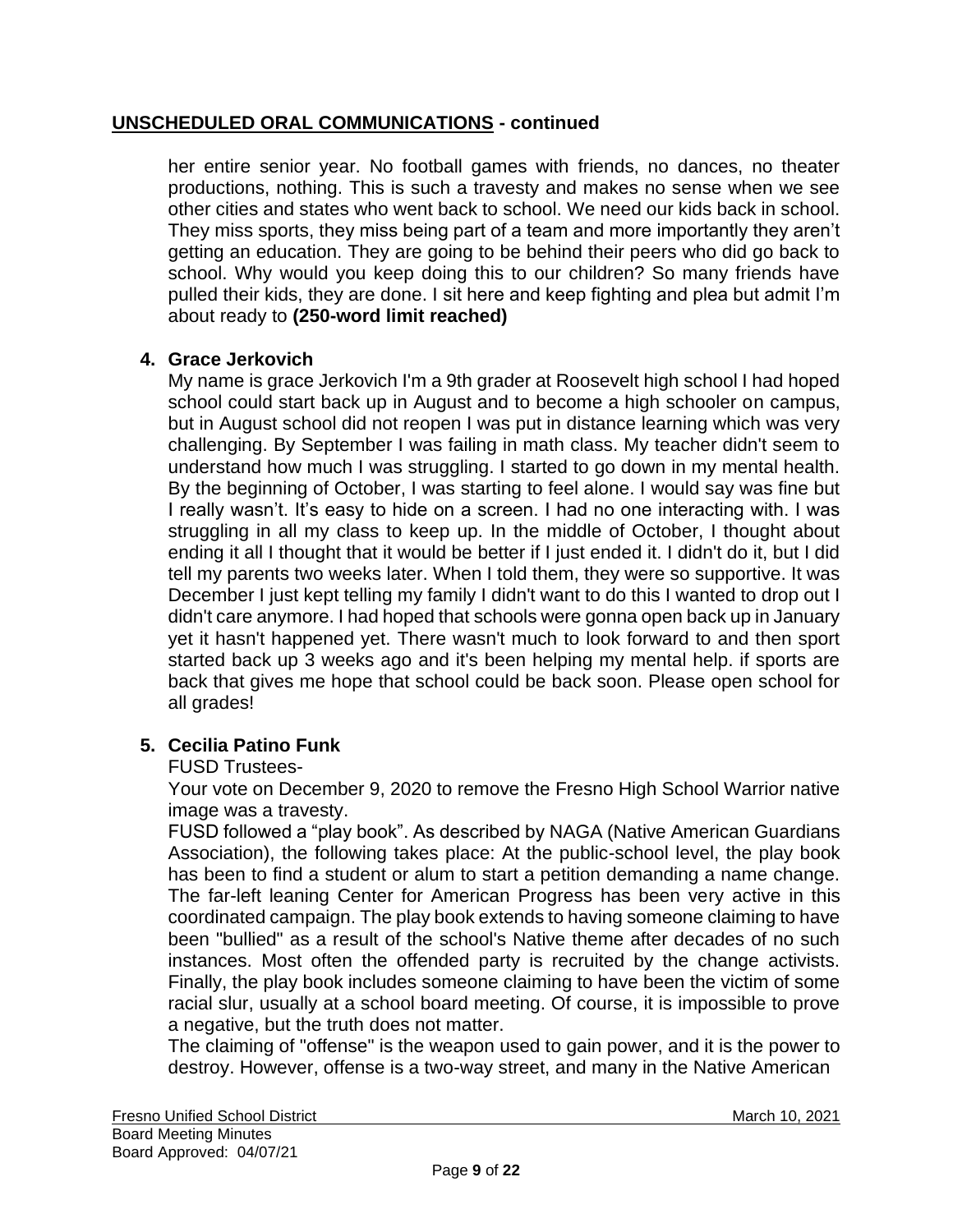community as well as many in these school communities alike are truly offended by the modern-day Indian Removal campaign systematically playing out, resulting in an effective cultural genocide

We all share the responsibility to "Educate Not Eradicate" as the historical significance of Native Americans is incredibly important. Rescind your decision. Otherwise, a stakeholder referendum that includes a fair and honest legitimate debate is needed .

Cecilia Patino Funk

FHS Class of **(250-word limit reached)**

#### **6. Sue Hague**

FUSD BOARD:

I am disgusted that the Board voted 7-1 to remove Iroquois symbols throughout the FHS campus. This is what the Board in its wisdom has deemed the most important thing to do during a pandemic––remove images that have been around inoffensively for nearly 130 years?? REALLY?

Did you think that you could quietly do this and no one would notice—that there would be no backlash, no outcry?

We have FUSD kids with no computers — and yet your PRIMARY concern is removing 'offensive' racial images? To add insult to injury, you are now telling us that we (the taxpayers) get to PAY to remove these same said 'offensive' images' from across the campus! Where, pray tell, is the money coming from to remove these images? Clearly, you must view the Fresno voting public as Daddy Warbucks with VERY deep pockets!!

Instead of looking at how other school districts have gotten their kids back into schools, with their teachers. you have decided to focus on totally irrelevant issues. At a time when cowboys were glorified and N.A.s were known as 'savages,' OUR school courageously selected a noble, dignified profile of an Iroquois to represent us: a person who had gone through battles (witness the feathers are down, not up, so he has been tested in battle), and will be again (witness the war paint), someone who has seen suffering and is alive to tell the tale—THIS is who you wish to remove?

Sincerely, Sue Hague, '73

#### **7. Marissa Rodriguez sent on behalf of Mikah Barron**

I'm currently a 7th grader who has been greatly affected by the virtual learning situation. During virtual learning, I've been affected mentally, physically, and emotionally, along with so many other kids in this district. Grades have always been important to me. Every school year I've pretty much maintained A's and B's. But this school year my grades have been terrible. This has really affected my mental health because, I started doubting myself and feeling as if I wasn't smart enough. Even though I know that I am capable of a lot. Honestly, in the very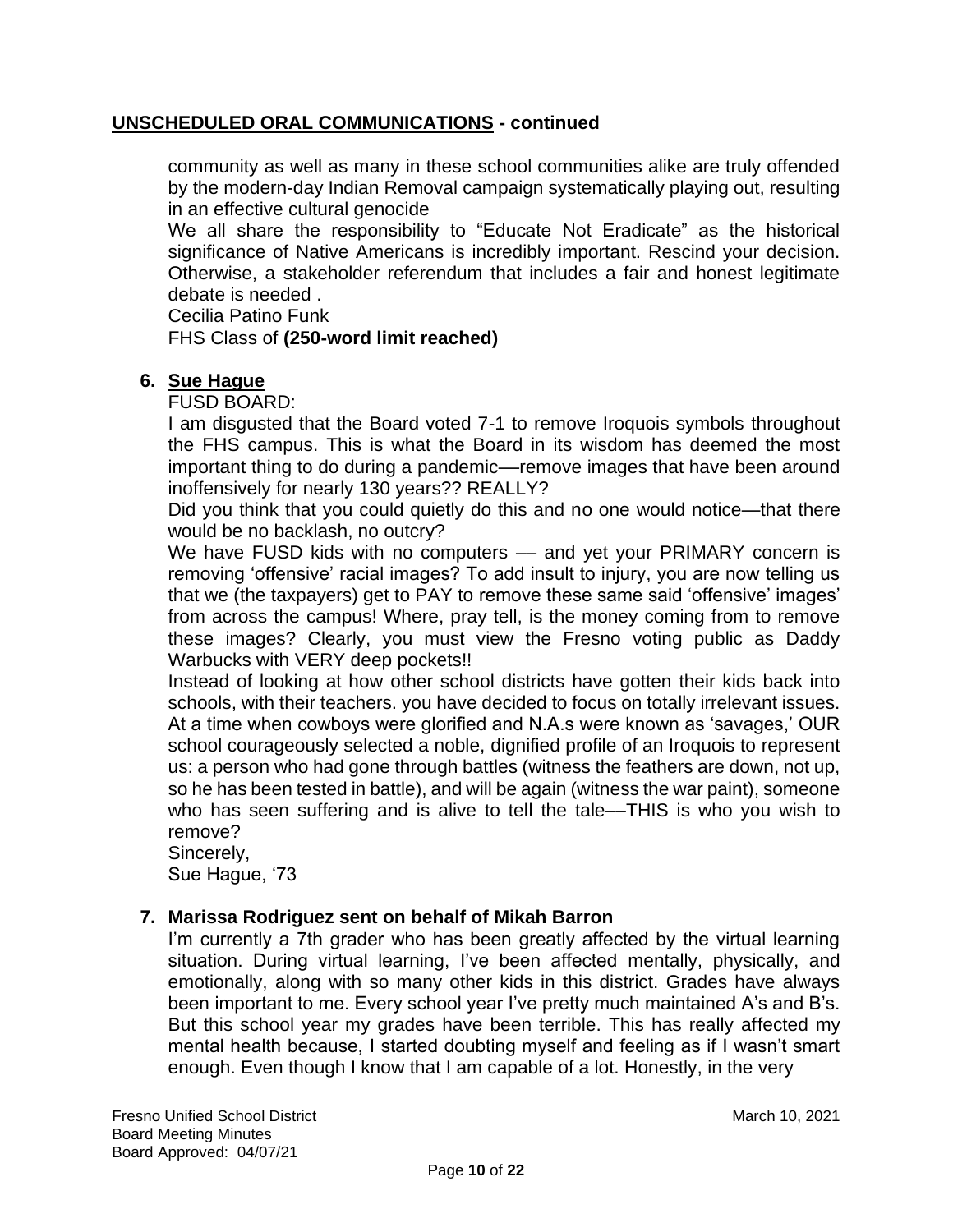beginning of virtual learning, I was doing well on keeping up with my school work. However, as soon as we got to late September or early October, I started failing and I wasn't able to keep up with my assignments. Unfortunately, that's where my mental health went down tremendously. Around Thanksgiving break, one of my teachers said we might be back in school by January. Clearly we are now in March and still not back yet. As I've mentioned, I've been affected academically but I've also been affected mentally and emotionally during virtual learning. I've lost pretty much all my friends. That affected me in various ways because, I started feeling alone. Please realize, that us kids deserve to be around other children our ages and to have interaction with one another. Whether it's a second grader or a senior in high school, we don't deserve to spend our lives like this. School should never **(250-word limit reached)**

# **8. Joann Woodward**

To Whom It May Concern,

This letter comes to you in support of maintaining the Warrior emblem/image at Fresno High School and reversing the decision made by the Board on December 9, 2020 on agenda item B-17.

Asking for the removal of the Warrior image from Fresno High came about from an online petition without considering the impact it would have on the Fresno community and the 130 year standing traditions of Fresno High. I am hoping the decisions made on December 9, 2020 will be reevaluated with a decision to maintain all Warrior images, mascots or emblems.

JoAnn Woodward

Cc: Ryan Griffith, ESQ

# **9. Garilee D. Cave**

Dear Board Members and Dr Nelson

I graduated from FHS in 1958. I have always been a proud Warrior and attended every function that I could since my graduation. I have very fond memories of my days as a FHS student and the many functions that included whoever wore the Warrior Bonnet of feathers. I always wished I could be one of those, representing our school and marching in front of the band at various functions.

Tradition and memories are a great part of our Nation's heritage. The meaning of Heritage is "a person's unique, inherited sense of family identity: the values, traditions, culture, and artifacts handed down by previous generations".

We, our Nation, have had so many of our revered artifacts destroyed or defaced in the last few years. Please allow our school mascot to remain as something we can show our children, grandchildren, and their children to be proud of. Don't allow the few, once again, to be the destroyers of something unique and traditional. Our Warrior mascot is our "Heritage".

Garilee D Cave, California Senior Legislator (retired), 633 Ramona Ave #23 Los Osos, CA 93402, 805-801-4103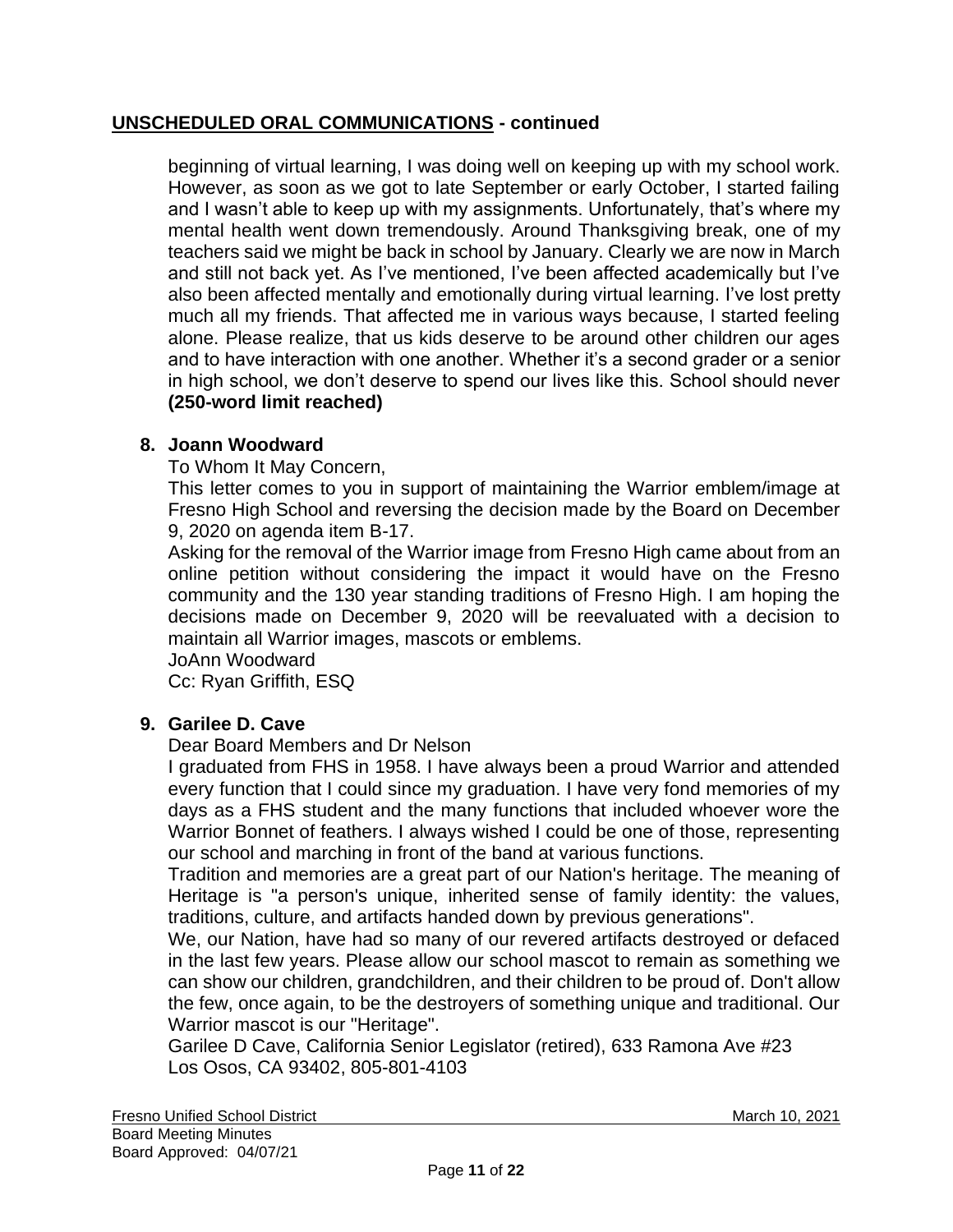### **10.Dr. Jerold Sorensen**

I object to the removal of the Warrior Mascot Logo from the FHS public arena. There was no public nor private notice of this action as required by the Brown Act. I was not notified of the proposed agenda.

This is being hushed thru by a small minority political action group that does not represent the majority of the class members nor does it have the financial resources to cover the exorbitant cost imposed on the public funds and thus should not stand.

I request judicial relief in Fresno County Superior Court pursuant to California Government Code § 54960.1(b)(2). Dr. Jerold Sorensen Class '58

### **11.Dr. M. Wayne Alexander**

To Board Members of FUSD:

This is to urge you to vote against and not support the change of Fresno High School's mascot. The Warrior emblem and mascot does not demean Native American people. It does not need to be changed.

Note that I attended Fresno High School and graduated in 1958. Yours,

Dr. M. Wayne Alexander 5641. 170th Ave North Georgetown, MN. 56546 701 371 7486

#### **12.John Richert**

Dr. Nelson,

I am an alumnus of Fresno High School, Class of 1958. I find it disturbing that the School Board has chosen to cancel the logo for the Fresno High School mascot. The Warrior logo has a long history (1919-1983 for my immediate family alone) representing our High School at all manner of competitions throughout California and elsewhere. If alumni were raising voice to cancel the logo on the basis of having been hurt I would be the first to listen. However, cancellation of cherished traditions is hurtful for those who graduated from this institution and must also be given consideration. I fear that much of the input in favor of the cancellation which you received previously was internet "crowd sourced" and came from people who have never set foot in Fresno, let alone attended our beloved Fresno High School. I am hopeful you will include this message as Public Comment in your Board meeting on Wednesday, March 10th and reconsider this matter by adding it to the School Board Agenda again soon.

Sincerely,

John D. Richert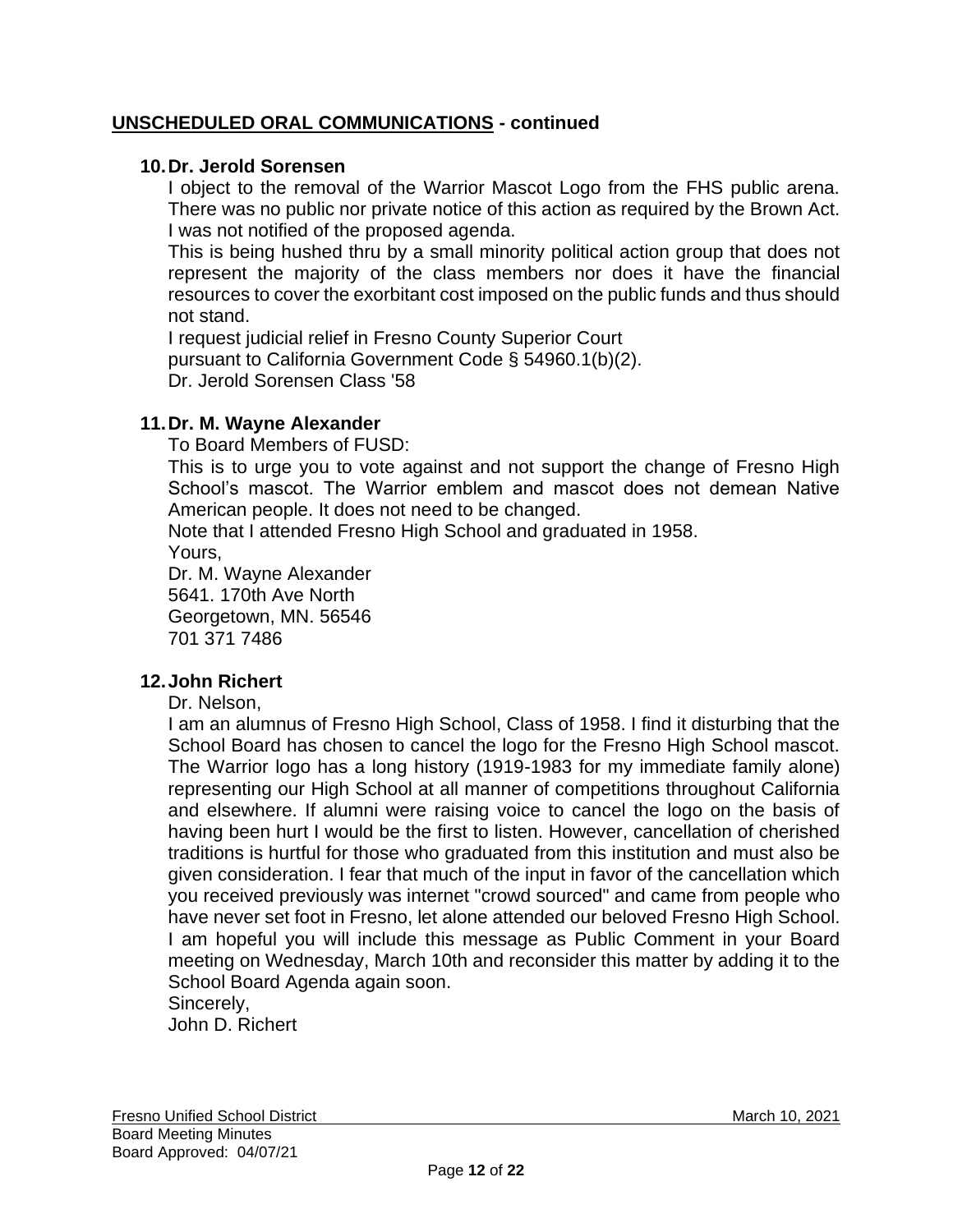### **13.Beckett Zavorek**

To whom may concern,

My name is Beckett Zavorek. i am a freshman at Bullard High School. I am being affected every day by this stay at home order for school. However and I'm very thankful that we are able to practice for baseball now, but I feel I am not getting a true learning experience while learning from home. I do not want to have to transfer to another school because my school district will not go to school. And with me going to Stanford in 3 and a half years I need to have a full high school learning experience.

### **14.Kay Bertken**

The League of Women Voters was organized one hundred years ago to train newly enfranchised voters to be informed participants in our democracy. Public schooling began with the same focus. Our local League commends Fresno Unified and you Trustees for encouraging student board membership, youth presentations at board meetings, and the Student Voice Collaborative. All students need to experience civic engagement like the lucky participants in these forums. But in recent years and across the country civics and government education have been marginalized. That must change. Sustaining a democracy requires engaged citizens, but young people are losing faith in our form of government.

Educating for American Democracy, funded by the Department of Education and The National Endowment for the Humanities, has recently released its roadmap for a national revival of K-12 history/government/civics education. It is not a curriculum, but a guide for rebuilding civic education. It provides a set of principles and questions that will lead students to understand and tolerate conflicting perspectives and debate contentious issues with evidence. The roadmap emphasizes developing skills in "civil disagreement, civic friendship and reflective patriotism."

A copy of the roadmap with access to teaching materials and resources has been sent to staff. I urge the Fresno Unified Board to make civic literacy a priority, to add the Roadmap or something like it to teacher trainings, and to revive the social studies offerings provided for our students. School districts need to graduate students who are prepared for citizenship.

#### **15.James Tuck**

Dear Trustees,

I am writing to you regarding your decision to retire our 131 year old tradition and more specifically the manner in which it was removed.

Jamie Nelson the petitioner has yet to prove he is Native American and in fact even his friends state they thought he was Italian.

Mr Nelson began speaking at Fresno City counsel meetings about numerous issues and was later recruited to be the front man for this agenda. Furthermore, there is no documentation that he was offended by the Image until he came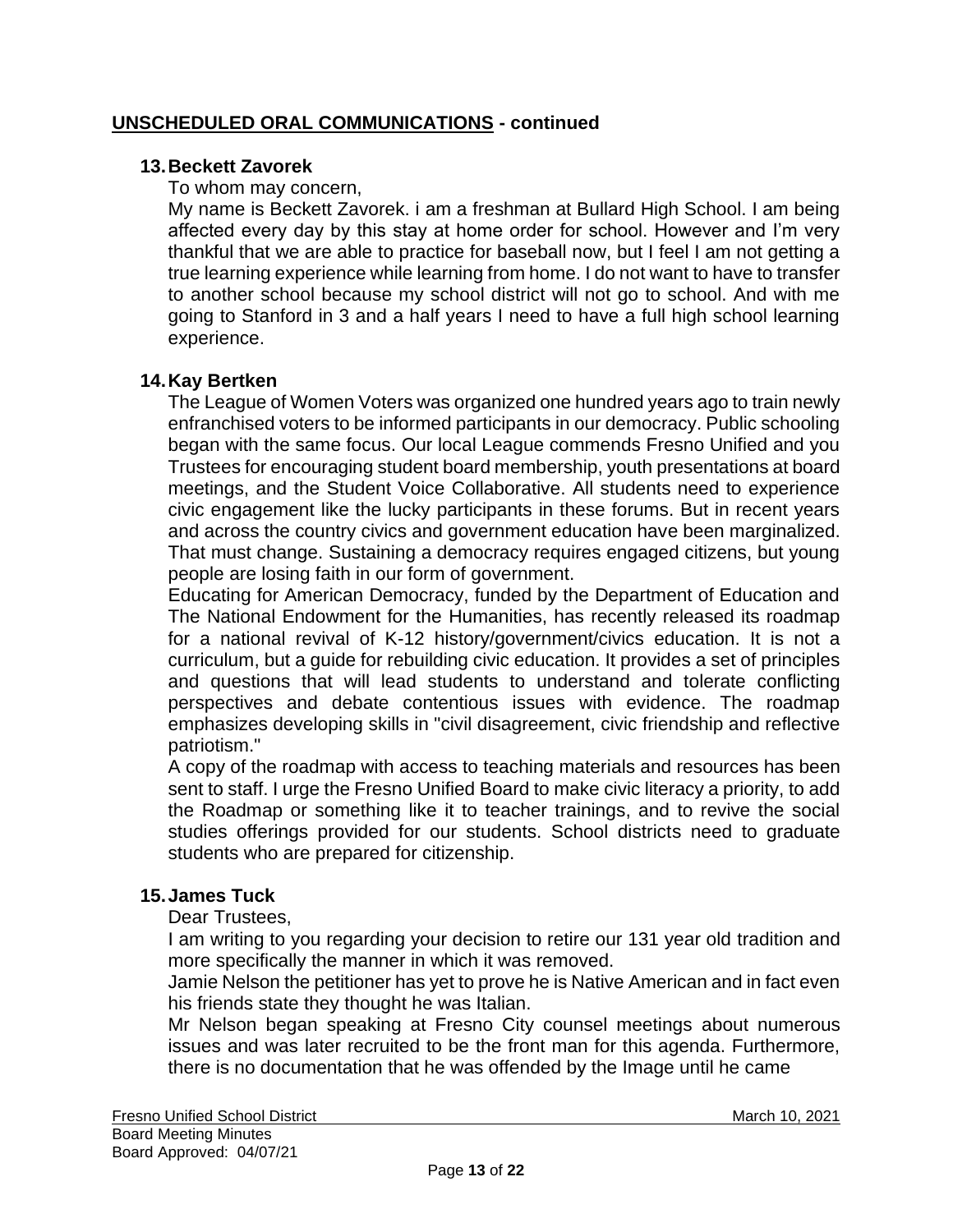forward. Even people that knew him well had no idea.

On your notices you stated there would be no economic cost in changing the image but now we see reports from \$400K to 1M.

Many of the people and organizations listed as endorsing the retirement have denied any knowledge of such endorsement which is clearly fraudulent.

Please rescind your votes then lets have a stakeholders referendum with a town hall for both sides to demonstrate the facts.

Instead of getting our kids back to school and increasing test scores you have chosen to retire 131 year old traditions waking a sleeping giant. Many of us are focused on doing whatever is necessary to retain our image including donating to an opponent that will reinstate our Image

educate not Eradicate,

Jim Tuck Class of 1981

### **16.Russell Harrington**

Dear Board,

I graduated Fresno High with the class of 1982 as a proud Warrior! In me three years at Fresno High, I remember a sense of pride and devotion as a result of being a warrior.

Fast forward to now and the board of trustees has decided to side with a person of questionable stature and remove the image. Initially you touted there would be no cost involved, but we have since learned it will cost hundreds of thousand, potentially a million to complete your ill minded cancellation of a prestigious image. I find it appalling you feel FUSD can fund such a farce filled action, yet you can't figure out how to get the children back in classes for a successful learning path.

I implore you to rescind your vote, do the right thing. Do not cave to the "cancel culture" and eradication of history. Never in history has the removal of it won anything other than pain and suffering. As a 22 year veteran of the USAF, and veteran of multiple arm actions, I have seen the result of such tyranny first hand. Do the right thing,

Sincerely,

Russell RED Harrington

#### **17.Wendy Tibbet**

I am a proud Fresno High Warrior graduate of 1979. As was my mother Judy Ebert graduating class of 1956. (Who is rolling in her grave at this abhorrid action bring proposed!)

Participating as a Letter Girl and wearing the head dress made me feel empowered to be Warrior.

Nothing BUT School "Warrior spirit" was ALWAYS displayed in a responsible and respectful manor.

PLEASE DO NOT REMOVE OR REPLACE Our beloved Warrior mascot.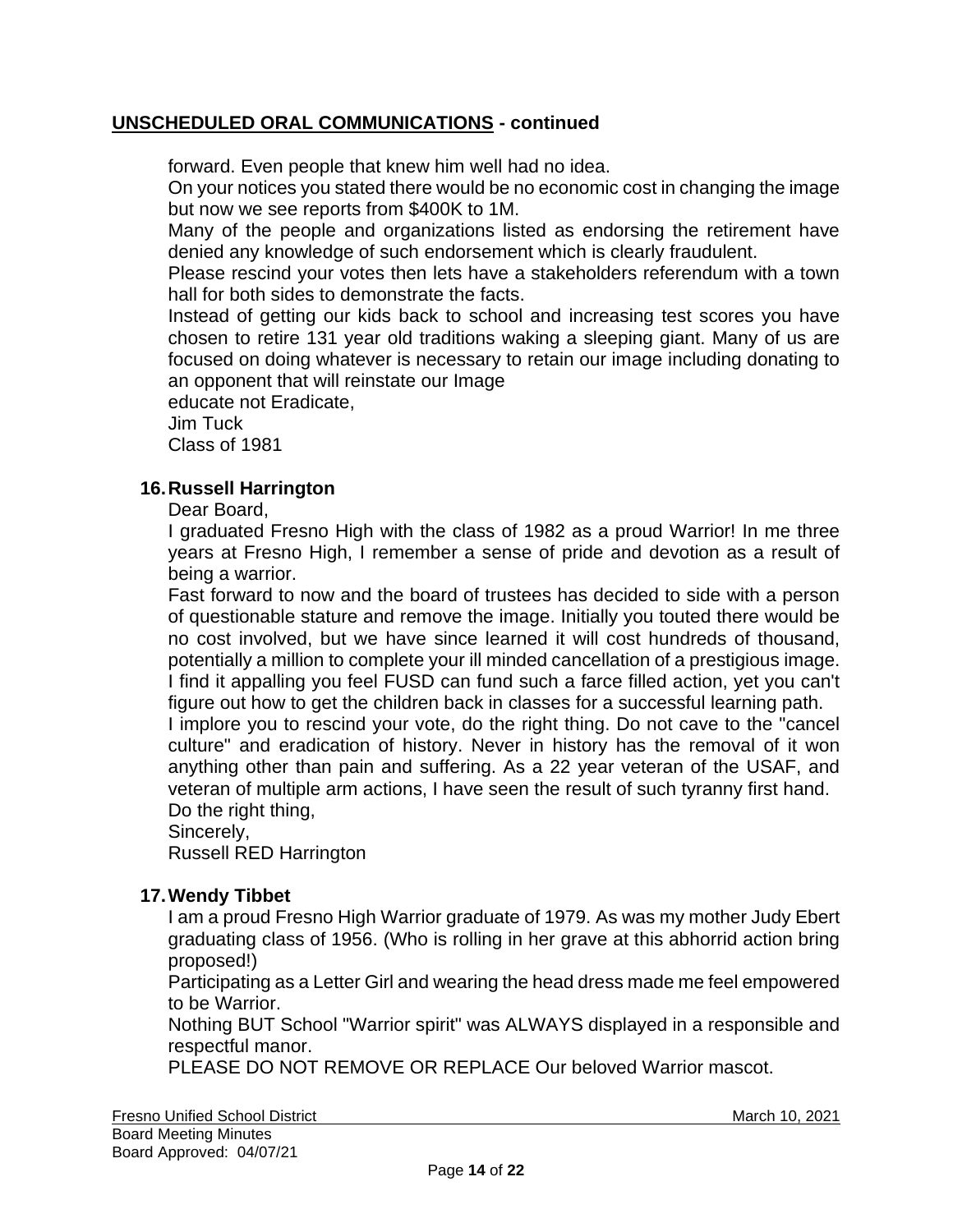This letter comes with urgent heartfelt request to keep our Warrior mascot alive and ever present at Fresno High Scool! Sincerely; Wendy (Holbrook) Tibbet

### **18.Joan Minasian**

FUSD Trustees,

Your decision to remove the Fresno High School native American image on December 9, 2020 without engaging the wider community is unacceptable and I am calling for the Trustees to rescind this decision.

Those who firmly believe in keeping the image were bullied and restricted from participation from the very beginning starting with the first few calls. It became clear that the number of participants on these calls were limited s to 20 participants because of the "emotional response" from the alumni and the community. A response that emerged from being voiceless in the process. The limiting of participants was clearly put out on Facebook and the participants that did participate were heavy on the removal of the image.

As an example, prior to the November 12, 2020 town hall, I was able to listen in on one of the "20 member meetings" and was shocked on how openly skewed toward the removal of the image was by the facilitators and the staff. It was as if the decision had already been made. A few of the others on the call had the same experience.

With regards to the "community meeting" many alums and community members had a difficult time getting on the call. I specifically messaged the facilitator and stating the difficultly…with no results. In addition, I, along the majority of others could not see the comments from the community, rather, facilitators picked and chose comments to read…skewed toward the removal. During that meeting, it became obvious **(250-word limit reached)**

# **19.Kimberly Samarin**

Board Members,

I have 3 students, a Senior at Bullard, a Junior at Fresno Christian and a 6th grader at Baird. We moved our Junior because she could not emotionally or academically handle distance learning. We are fortunate that we have the means to give her what she needs, many deserving students and families do not. I am not here for my kids. You are well aware of the suffering of Seniors, and my 6th grader will start FCS next year. I am not here for my kids, because you have already lost them. I am here for the other kids. The ones that are being left behind, abused and isolated. The ones who truly will never recover from what has been stolen from them. I am here for the parents who have to choose between work and their kids, for the kids who will never again return to school after this year, for the ones that you and FUSD have shamefully robbed of their one chance at escaping poverty, a quality education. I am here for the mamas of the kids who have committed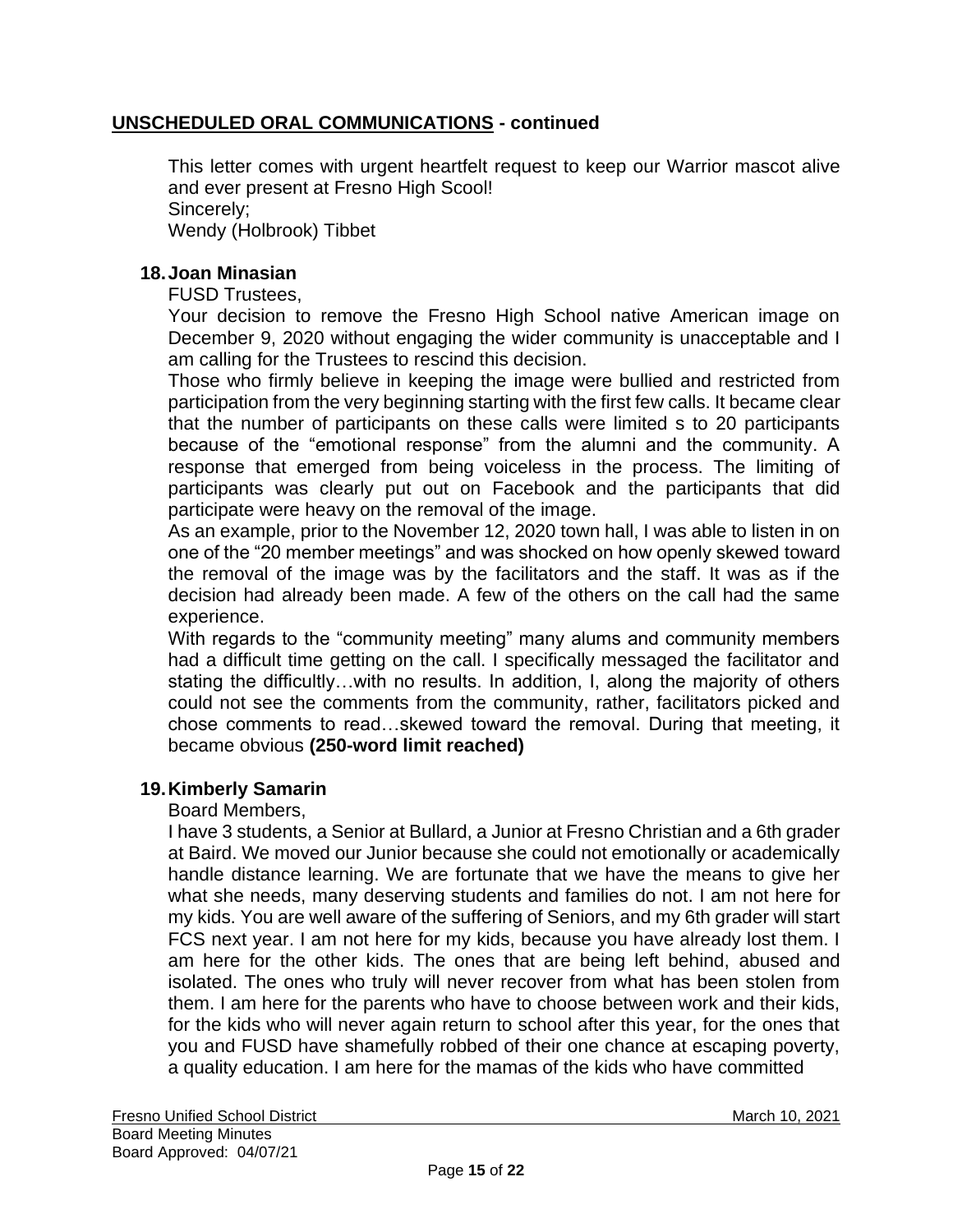suicide or are suffering from depression. Your leadership has awakened activists who will remember you at election time, that is a promise. It's time for you to do what the district has been incessantly teaching our kids to do for years; be critical thinkers, productive strugglers and upstanders. No more excuses! Nelson answers to you! GET IT DONE NOW!

Kim Samarin

## **20.JP**

#### Warriors Forever

After 131 years of a FHS tradition the unexpected happened. Some fellow who probably wants attention or publicity got a hair up his ear and pushed this situation to remove Warriors from FHS. Absolutely no racial factors were thought of , matter of fact it was in respect.

Warriors is a French word meaning competitor or fighter. Example: Anyone who fights for their life having cancer is a Warrior. Why did this happen 131 years after tradition began. "todays world of political mumbo jumbo".

We love the name Warriors and believe its time for the fusd to grow up and use common sense. I could write a book on this but wont. James King Palmer Fresno High class of 58

### **21.Scott Steele**

Dear Members of the Fresno Unified School Board:

As a proud Fresno High School alumnus (1976), an inductee to the Athletic Wall of Champions, and a Wall of Champions committee, I was very disappointed in the Fresno Unified School Board's decision to get rid of the image of our Warrior. I was also disappointed in the manner that this decision was made with very little interest in hearing from both sides. It appears that the actions of the Board may have resulted in a possible Brown Act violation and an enormous financial cost to the district at a historically bad time. I have been on the other side of this type of argument as an administrator in the Clovis Unified School District. As the principal of the Weldon Elementary Warriors and the Clark Intermediate School Chieftains, I took the responsibility of depicting our mascot in a very proud and respectful manner very seriously. The on-line group opposing this move is over 600 members strong – imagine if we could work together to help the current FHS school community instead of arguing over a poorly planned and timed decision. Please rescind your actions regarding the Warrior image and reach out to all alumni to make a better decision.

**Sincerely** Scott Steele California League of Schools 8583 Irvine Center Dr. Ste 45 | Irvine, CA 92618 (562)430-3136 ext 105 leagueofschools.org | @leagueofschools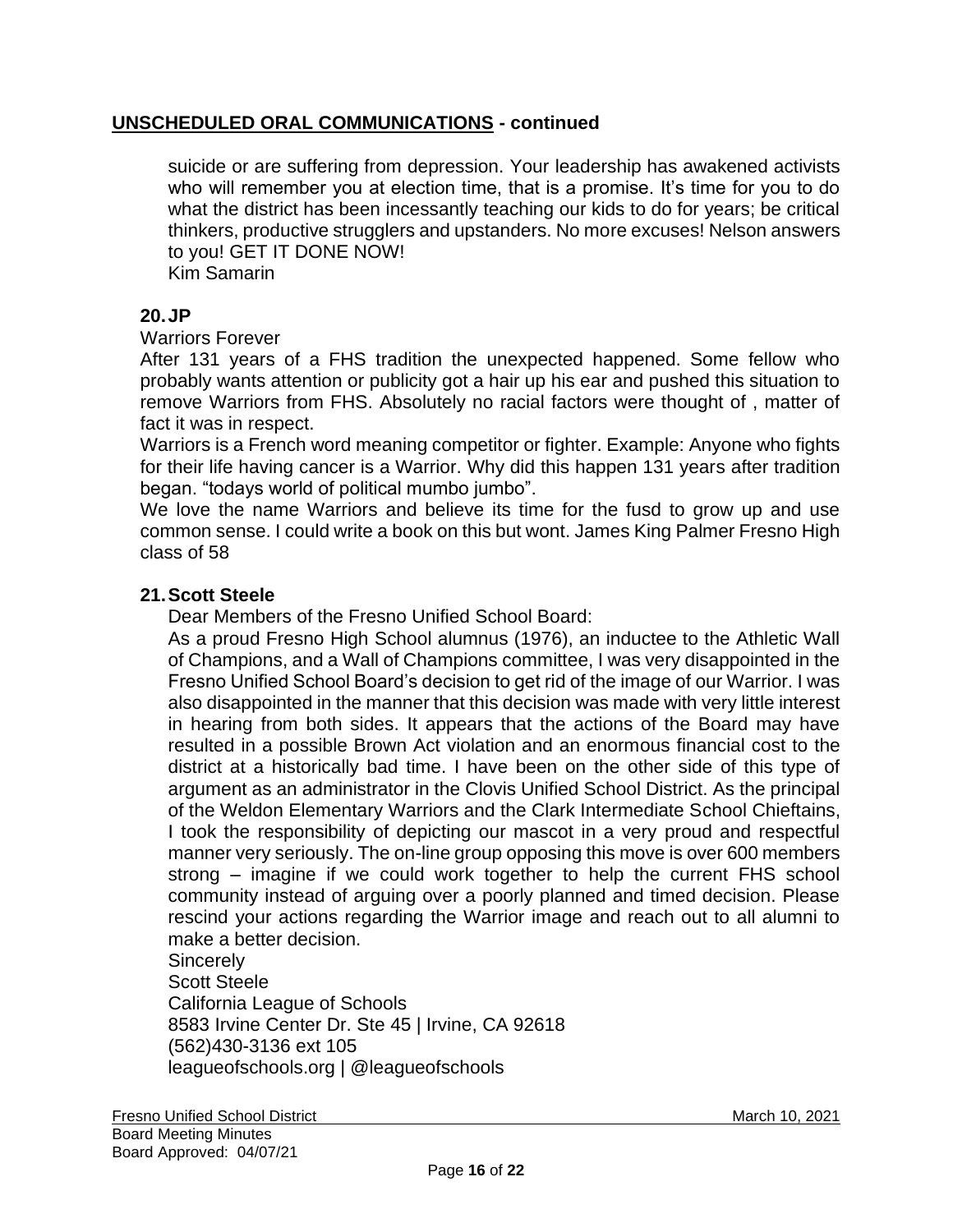### **22.Nicole Ice**

### Good afternoon,

I am writing to express my concerns and give you some insight on both of my children that attend FUSD. First I will address my oldest, Kaden, who is a student at Manchester GATE. Kaden did not log onto the 30 minutes of instruction this last Monday morning because Sunday night, the reality that he was not allowed/asked to return to school for the Monday cohort hit him hard. His sister returned yesterday and our dinner table conversation Sunday night revolved around her excitement upon returning for the Monday cohort. I looked over at him and he was in tears. The tears flowed all evening and resulted in him not sleeping for most of the night. Why he was not selected to return? The unfairness of the situation in our household hit him all at once and I was left with no other explanation then, "I know buddy. Its not fair. Life isn't always fair." So much has been asked of ALL the children this last year. They are asked to understand what we, as adults simply do not understand. In speaking with his school VP and with his wonderful teacher, I came to understand that: A) Not all teachers will have small cohorts because it was voluntary and B) there was no guidance, NO guidelines issued from ANY of you, at the top of FUSD as to who should be asked to return. This was simply put on the teachers to decide IF they would "accept" a **(250-word limit reached)**

### **23.Gary Nakagawa**

#### Dear Trustees,

I am deeply disappointed that after 131 proud years of displaying our proud FHS Warrior image your Board has decided to vote against keeping it. There are currently 617 alumni members that have joined our FB "Supporters For Retaining The FHS Warrior Native Image Group". These members are diverse in all races/ethnicity possible including many Native Americans as well. We have all proudly come together to join this wonderful cause to retain our image; too bad it's not yours as well. In addition, NAGA (Native American Guardian Association) has joined us to also preserve this Image. I also understand they sent you a letter of which there was no response. Shame on all of you! I believe what you've done is completely wrong. While we all have political and moral beliefs, it appears you have crossed that threshold line by bringing it from "home to work or school" where this does not belong. Political in the sense this was not done fairly and opening with all parties involved but looking to sway it in a certain outcome which you did. The Native Americans, Alumni and I do too, feel this is racist in every sense possible by eliminating them! They want to be remembered and we want to remember them! Please rescind your position and retain the FHS Warrior Image! Gary Nakagawa Class of 1971

24.Sharilyn Weber

Fresno Unified School District Trustees, I am writing to ask you to rescind your votes to remove the 131 year Fresno High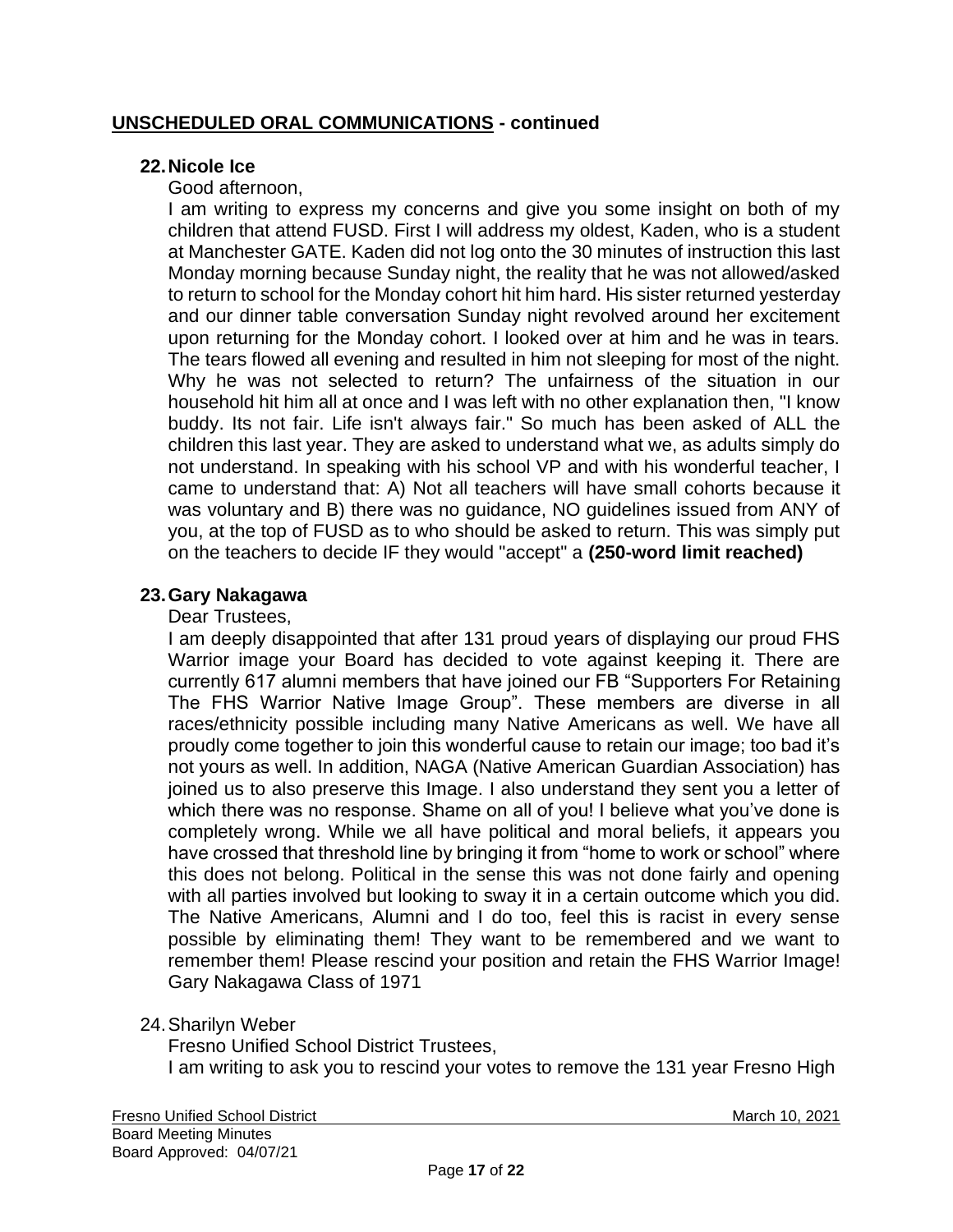Warrior mascot from the school that was taken on December 9, 2020. As an alumni and Fresno tax payer, I am appalled at the one sided process that seems to have taken place regarding this issue by the board. Where was the voice of the alumni in your decision? (I am not speaking of the Alumni Association that chose not to take a stand on the issue). I am asking that you use due process before removal of the native image from our beloved school and listen to the thousands of alumni who feel pride in our warrior image.

"Cancel Culture" activists appear to have gotten hold of the board and used tactics that are not new. This movement has taken over our current society where the activists are literally trying to erase our country's history. The image of the native Indian warrior is one that has shown to be prideful by a majority of alumni. To destroy that image throughout Fresno High is a travesty. My understanding is that the current plan of removal will cost approximately a half a million dollars that should be used to educate, not eradicate. Please rescind your votes and have a stockholders referendum to listen to both sides in this important matter. Sharilyn Weber

Fresno High School Class of 1979

# **25.Brady Zavorek**

My name is Brady Zavorek and I am a senior at Bullard High School. I need to have some type of in person schedule because the at home learning thing isn't working for me. While my grades haven't slipped, the mental struggles it has caused are tough. I need to interact with other humans in person just like the millions of other kids in online learning. There are states that our completely taking away masks in their state and it feels like we haven't even tried to start making a plan in California. We can't keep living in fear of the coronavirus and we already have a vaccine for it.

Please open the schools back up I promise it is what every single student in California not just wants but needs!

#### **26.Jack Cline**

This letter is to let you know how disappointed I was to hear that the FUSD Board of Trustees had voted to remove the "Warrior" Symbol from Fresno High School.

I had previously sent a message to the Board members on November 12, 2020, regarding this subject. I received a response from one member.

I would like you to reconsider this action and I again encourage you to retain the Warrior name and symbol of Fresno High School.

I am an Alum of FHS, graduating in the Class of 1958; my sister and her husband graduated in the Class of 1959 and my father graduated from FHS in the Class of 1936.

As most of you know, the history of this school is, and has been shared through time, by many emblems, banners and plaques, representing the students and activities of this prestigious high school.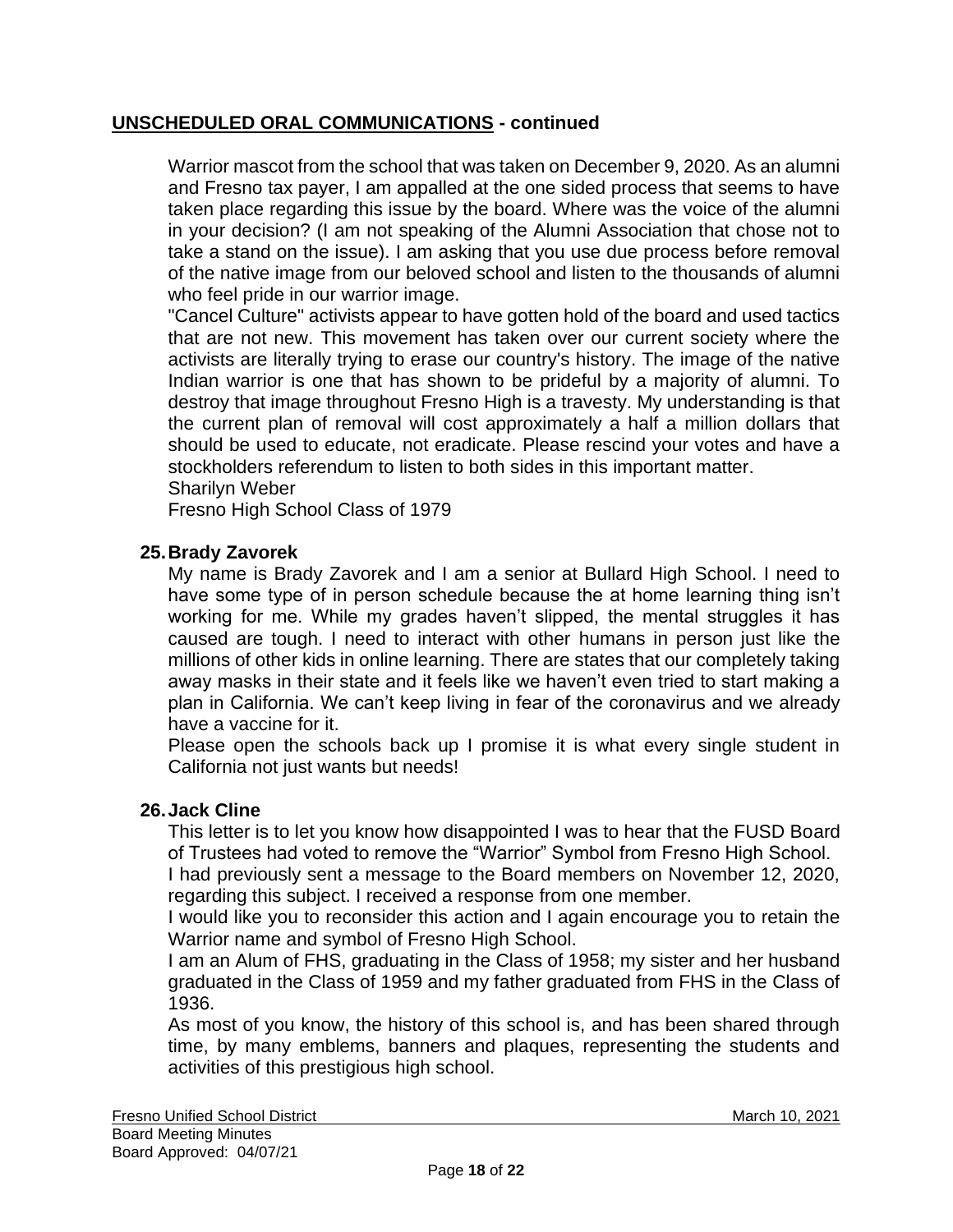One of the special features of these, is the bronze plaque, representing each graduating class. Many of these display the symbol of the Warrior. These plaques were also set in place with a time capsule, for future generations to see the history of that time. I certainly hope that these plaques and capsules will not be removed or even worse, destroyed.

I am extremely proud to have had my design selected, by my classmates, for the bronze plaque for the Class of 1958; my design for the class jacket/sweater was selected as well. Each one had the symbol representing a warrior.

The use of the **(250-word limit reached)**

#### **27.Lori Pastre'**

Dear Trustees:

The decision to remove the beloved FHS Warrior image is devastating. The impact of this decision negatively affects the Native American community, and the FHS alumni, who are, and always will be, proud Warriors that will fight to preserve justice. More importantly, this decision negatively impacts future generations who will never appreciate the value or cultural significance of Native Americans because you have chosen to eradicate them.

I am a proud Native American and FHS Warrior alumni. The Iroquois Warrior image was chosen many years ago to proudly represent the FHS student body and faculty; they wanted to be recognized as a united group that were proud, courageous, and brave. A group who stood firmly in their commitment to honor and protect, whose values have become deeply rooted in tradition and culture over the past 131 years. The Warrior was not chosen to dehumanize or disrespect Native Americans – that was not the intent or perception then, nor is it now. I am outraged at this decision, which is nothing less than cultural genocide and racism against Native Americans.

The eradication of the Warrior image includes a tremendous financial impact. The FHS students deserve better; use this money to improve their educational experience. Be respectful and do the right thing; allow for a referendum and evaluate this situation in a fair and honorable manner. Isn't that the example we want for our future leaders?

Educate not Eradicate! Respectfully, Lori Pastre' Alumni, 1981

#### **28.Sue Gong Lee**

Dear FUSD Board Trustees,

I would like to request that FUSD rescind the action that took place at the December 9th meeting regarding removing the Fresno High Warrior Native image. I am an alumni of Fresno High, graduating in 1971. I am proud to be a Fresno High Warrior. The Native image means strength, courage and perseverance to me and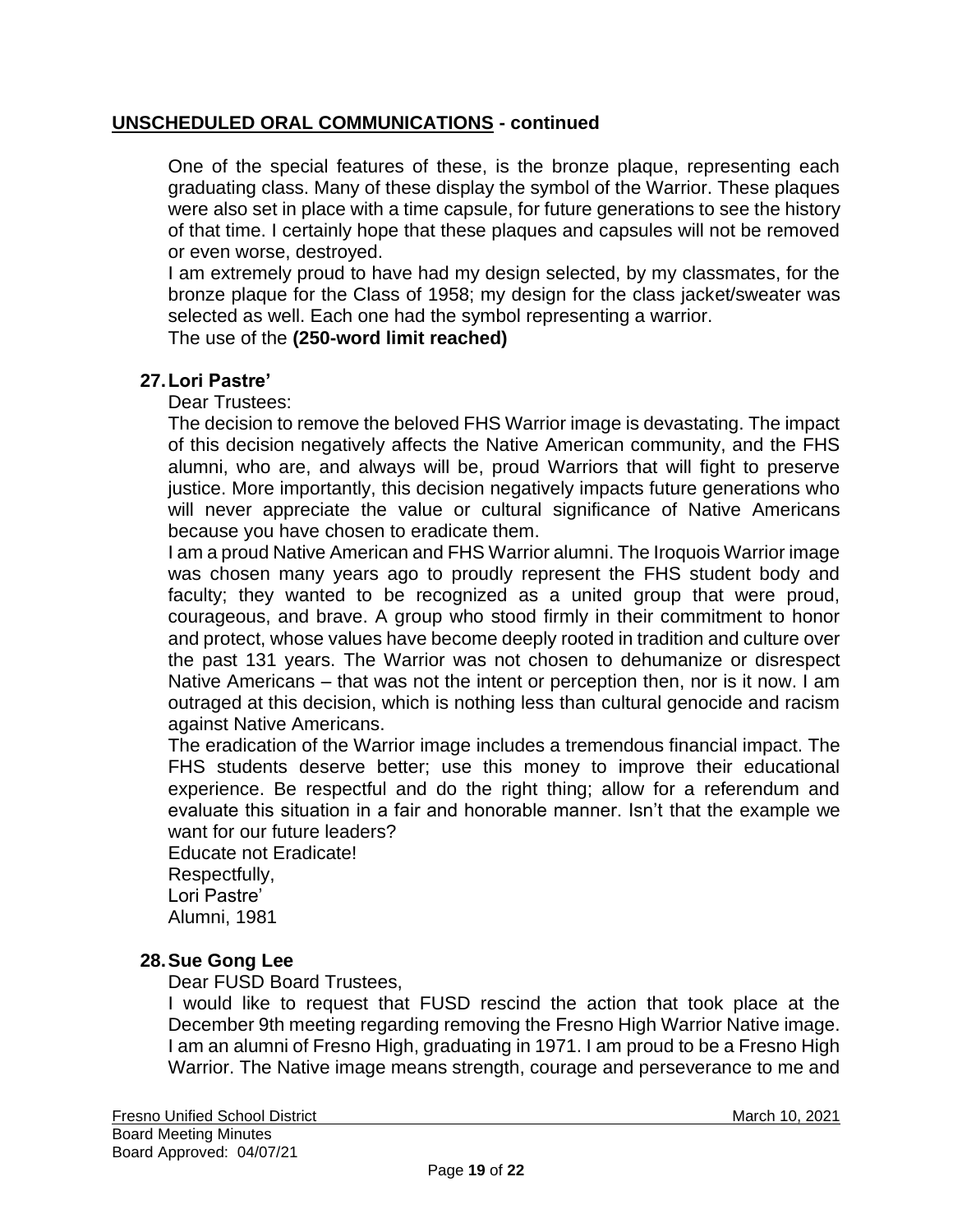many of our alumni.

I worked in education for over 20 years and one of my philosophy is that school is a place where we educate and teach our students.

I believe that instead of removing the Warrior Native American image, keeping the image is a teachable moment for our students to learn history!!! Don't erase or destroy history, learn from it!!!

Nelson Mandela said and I quote, "The purpose of studying history is not to deride human action, nor to weep over it or to hate it, but to understand it. And hopefully then to learn from it as we contemplate our future."

History is not always kind, but we should educate our students about it by talking and teaching about it.

Please rescind your action, and use this time to educate not eradicate!!! Sue Gong Lee

Fresno High Class of 1971

# **29.Kimi Smallen**

Dear FUSD,

I am writing today to respectfully request our children's return to fulltime in person learning. My kids as well as many other kids are suffering greatly. My 7tgh grade son, who has been an exceptional student throughout his entire school attendance , now has B's and C's. While this may seem average, it is certainly not normal for him. I have discussed with parents of at least 3 families whose children are not only doing worse academically, but also suffering with depression and loss of interest in school. All of which are abnormal for these children. School IS about learning, but as a community, we have discovered school is so much more. It is a place for making friends and interpersonal connections that will be with them throughout their lives. Please know how passionately our local families feel about the insufficiencies of distance learning on both an academic level and emotional level and we will continue to push for in person, fulltime learning until this goal is achieved.

Respectfully,

The Smallen Family

# **B. CONFERENCE/DISCUSSION AGENDA**

# **B-17, DISCUSS and APPROVE the 2020/21 Second Interim Financial Report**

California school districts are required to approve interim financial reports twice each fiscal year. Fresno Unified School District's 2020/21 Second Interim Financial Report was presented for approval and reflected a positive certification of the district's financial condition. The report is based on the January 31, 2021 year-todate revenue and expenditures as required by state law.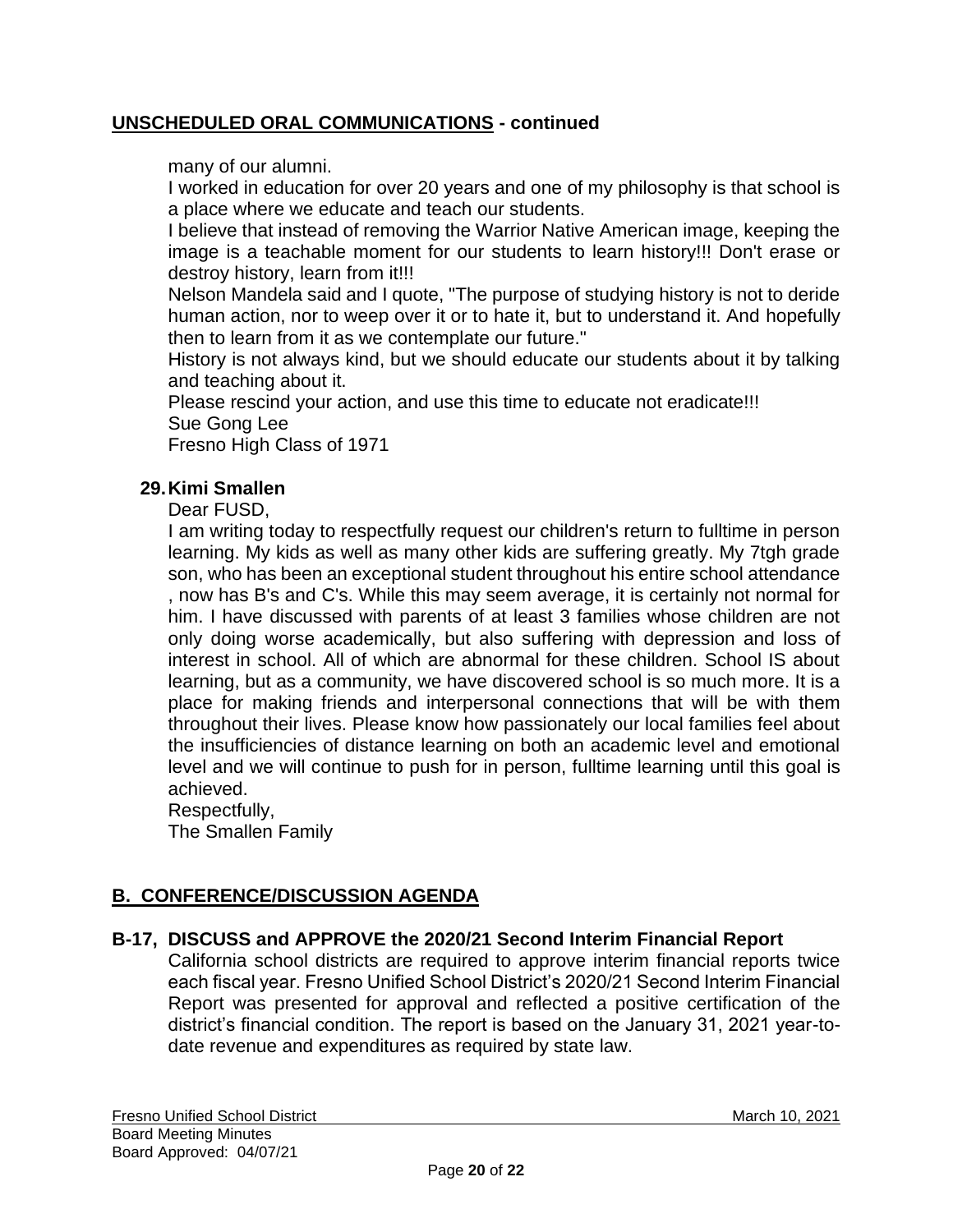# **B. CONFERENCE/DISCUSSION AGENDA - continued**

# **OPPORTUNITY for Public Comment**

For the record, the Board received zero submissions of public comment for Agenda Item B-17.

For the record Board Members had comments/questions pertaining to Agenda Item B-17. A summary is as follows: Requested allocation for Design Science to be carried forward to expand dual enrollment. Requested clarity as to if one-time funds could be used to bring down unfunded liability. Thanked Mr. Santino and staff for their work toward the district's positive certification. Interim Chief Financial Officer Santino Danisi was available to provide clarity.

On a motion by Board Member Jonasson Rosas, seconded by Board Clerk Thomas, Agenda Item B-17 was approved by a roll call vote of 6-0-0-1, as follows: AYES: Board Members: Cazares, Islas, Jonasson Rosas, Mills, Thomas, and Board President Davis. ABSENT: Board Member Major Slatic

### **B-18, PRESENT and DISCUSS the 2021/22 Local Control and Accountability Plan Feedback**

Senate Bill (SB) 97 requires that "a governing board of a school district shall consult with teachers, principals, administrators, other school personnel, local bargaining units of the district, parents and pupils in developing the Local Control and Accountability Plan". Staff presented and discussed the input received from our stakeholders in preparation for 2021/22 budget discussions and development of the Local Control and Accountability Plan.

# **OPPORTUNITY for Public Comment**

For the record, the Board received zero submissions of public comment for Agenda Item B-18.

#### **B-19, PRESENT and DISCUSS the 2021/22 Strategic Budget Development**

The Board of Education has discussed the Governor's Proposed Budget and the potential impacts on Fresno Unified, as well as the strategic budget development process, at the following Board of Education meetings: January 20, 2021, February 17, 2021, and February 03, 2021. On March 10, 2021, staff and the Board continued budget development discussions.

#### **OPPORTUNITY for Public Comment**

For the record, the Board received zero submissions of public comment for Agenda Item B-19.

For the record Board Members had comments/questions pertaining to Agenda Item B-19. A summary is as follows: Requested clarity as to if student mentors are paid and if there has been consideration towards expanding peer mentors.